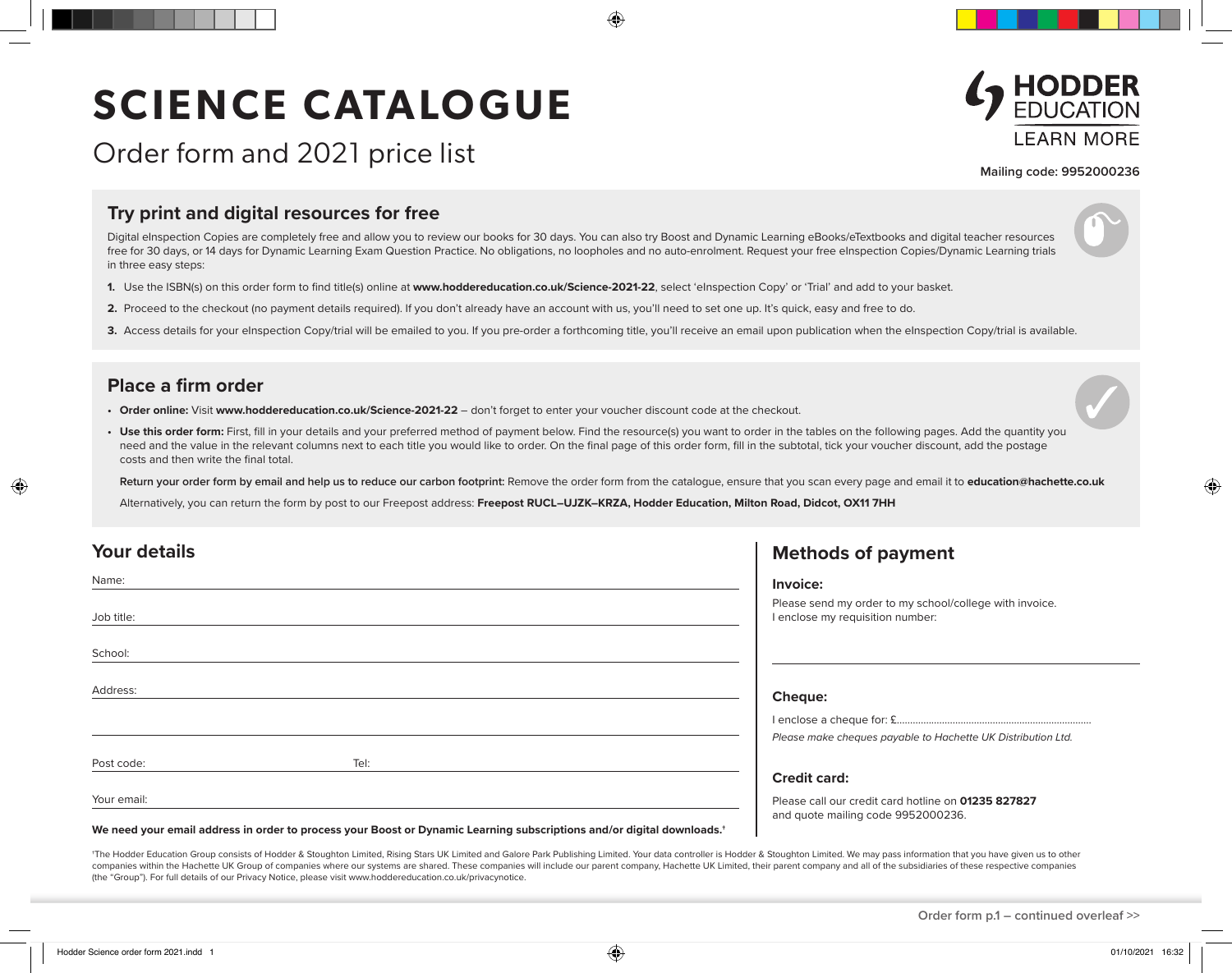| <b>Title</b>                                                             | <b>ISBN</b>   | <b>Price</b>                          | Qty | Value | <b>Title</b>                                           | <b>ISBN</b>   | <b>Price</b>                            | Qty | Value |
|--------------------------------------------------------------------------|---------------|---------------------------------------|-----|-------|--------------------------------------------------------|---------------|-----------------------------------------|-----|-------|
| <b>AQA Key Stage 3 Science</b>                                           |               |                                       |     |       | Key Stage 3 Teach Better Teaching & Learning Resources |               |                                         |     |       |
| Student Book 1                                                           | 9781471899928 | £18.99                                |     |       | Biology                                                | 9781444185744 | Small school:                           |     |       |
| Student eTextbook 1                                                      | 9781471899959 | £4.50 per year                        |     |       |                                                        |               | £75 + VAT per year*                     |     |       |
| Whiteboard eTextbook 1                                                   | 9781471899966 | Small school:<br>£50 per year*        |     |       |                                                        |               | Large school:<br>$£100 + VAT$ per year* |     |       |
|                                                                          |               | Large school:<br>£75 per year*        |     |       | Chemistry                                              | 9781444185720 | Small school:<br>£75 + VAT per year*    |     |       |
| Student Book 2                                                           | 9781471899980 | £18.99                                |     |       |                                                        |               | Large school:                           |     |       |
| Student eTextbook 2                                                      | 9781510400009 | £4.50 per year                        |     |       |                                                        |               | £100 + VAT per year*                    |     |       |
| Whiteboard eTextbook 2                                                   | 9781510400016 | Small school:<br>£50 per year*        |     |       | Physics                                                | 9781444185737 | Small school:<br>£75 + VAT per year*    |     |       |
|                                                                          |               | Large school:<br>£75 per year*        |     |       |                                                        |               | Large school:<br>$£100 + VAT$ per year* |     |       |
| Know and Apply Practice Book 1                                           | 9781471899973 | £8.99                                 |     |       | <b>Science Now!</b>                                    |               |                                         |     |       |
| Know and Apply Practice Book 2                                           | 9781510402485 | £8.99                                 |     |       | Biology, 2nd Edition                                   | 9780719580604 | £24.00                                  |     |       |
| <b>Extend Practice Book 1</b>                                            | 9781510402508 | £9.50                                 |     |       | Chemistry, 2nd Edition                                 | 9780719580628 | £24.00                                  |     |       |
| <b>Extend Practice Book 2</b>                                            | 9781510402515 | £9.50                                 |     |       | Physics, 2nd Edition                                   | 9780719580642 | £24.00                                  |     |       |
| Assessment, Teaching & Learning                                          | 9781471894640 | Small school:                         |     |       | <b>Curriculum for Wales: Science for 11-14 years</b>   |               |                                         |     |       |
| Resources                                                                |               | $£100 + VAT$ per year*                |     |       | Pupil Book 1 Publishing Spring 2022                    | 9781398346758 | £13.99                                  |     |       |
|                                                                          |               | Large school:                         |     |       | Pupil Book 2 Publishing Spring 2022                    | 9781398346765 | £13.99                                  |     |       |
|                                                                          |               | $£150 + VAT$ per year*                |     |       | Pupil Book 3 Publishing Spring 2022                    | 9781398346772 | £13.99                                  |     |       |
| <b>Dynamic Learning Package</b>                                          | 9781471894565 | Small school:                         |     |       | <b>Teaching Secondary Science, Third Editions</b>      |               |                                         |     |       |
| (includes the Whiteboard eTextbook<br>and Teaching & Learning Resources) |               | £160 + VAT per year*                  |     |       | Biology                                                | 9781510462564 | £24.99                                  |     |       |
|                                                                          |               | Large school:<br>£240 + VAT per year* |     |       | Chemistry Publishing Spring 2022                       | 9781510462571 | £24.99                                  |     |       |
| <b>Baseline Assessment Test</b>                                          | 9781510455924 | <b>FREE</b>                           |     |       | Physics                                                | 9781510462588 | £24.99                                  |     |       |
| <b>Key Stage 3 Science Progress</b>                                      |               |                                       |     |       | <b>AQA Entry Level Certificate</b>                     |               |                                         |     |       |
| Student Book 1                                                           | 9781471801426 | £17.99                                |     |       | <b>Student Book</b>                                    | 9781471874062 | £24.00                                  |     |       |
| Student eTextbook 1                                                      | 9781471842320 | £4.25 per year                        |     |       | Student eTextbook                                      | 9781471874093 | £5.75 per year                          |     |       |
| Whiteboard eTextbook 1                                                   | 9781471807831 | Small school:                         |     |       | Whiteboard eTextbook                                   | 9781471874109 | Small school:<br>£50 per year*          |     |       |
|                                                                          |               | £50 per year*<br>Large school:        |     |       |                                                        |               | Large school:<br>£75 per year*          |     |       |
|                                                                          |               | £75 per year*                         |     |       | Teaching & Learning Resources                          | 9781471874116 | <b>FREE</b>                             |     |       |
| Student Book 2                                                           | 9781471801440 | £17.99                                |     |       | <b>AQA GCSE</b>                                        |               |                                         |     |       |
| Student eTextbook 2                                                      | 9781471842337 | £4.25 per year                        |     |       | <b>Student Books and eBooks</b>                        |               |                                         |     |       |
| Whiteboard eTextbook 2                                                   | 9781471807824 | Small school:                         |     |       | <b>Biology Student Book</b>                            | 9781471851339 | £24.00                                  |     |       |
|                                                                          |               | £50 per year*                         |     |       | <b>Biology Boost eBook</b>                             | 9781398329850 | £6 per year                             |     |       |
|                                                                          |               | Large school:<br>£75 per year*        |     |       | <b>Chemistry Student Book</b>                          | 9781471851346 | £24.00                                  |     |       |
| Teaching & Learning Resources                                            | 9781471801464 | Small school:                         |     |       | Chemistry Boost eBook                                  | 9781398331464 | £6 per year                             |     |       |
|                                                                          |               | £75 + VAT per year*                   |     |       | Physics Student Book                                   | 9781471851377 | £24.00                                  |     |       |
|                                                                          |               | Large school:                         |     |       | Physics Boost eBook                                    | 9781398331471 | £6 per year                             |     |       |
|                                                                          |               | £100 + VAT per year*                  |     |       | Combined Science Trilogy Book 1                        | 9781471851353 | £24.00                                  |     |       |
| Dynamic Learning Package<br>(includes the Whiteboard eTextbook           | 9781471825330 | Small school:<br>£300 + VAT per year* |     |       | Combined Science Trilogy Book 1<br>Boost eBook         | 9781398331488 | £6 per year                             |     |       |
| and Teaching & Learning Resources)                                       |               | Large school:                         |     |       | Combined Science Trilogy Book 2                        | 9781471851360 | £24.00                                  |     |       |
|                                                                          |               | $$440 + VAT$ per year*                |     |       | Combined Science Trilogy Book 2                        | 9781398331495 | £6 per year                             |     |       |
|                                                                          |               |                                       |     |       | Boost eBook                                            |               |                                         |     |       |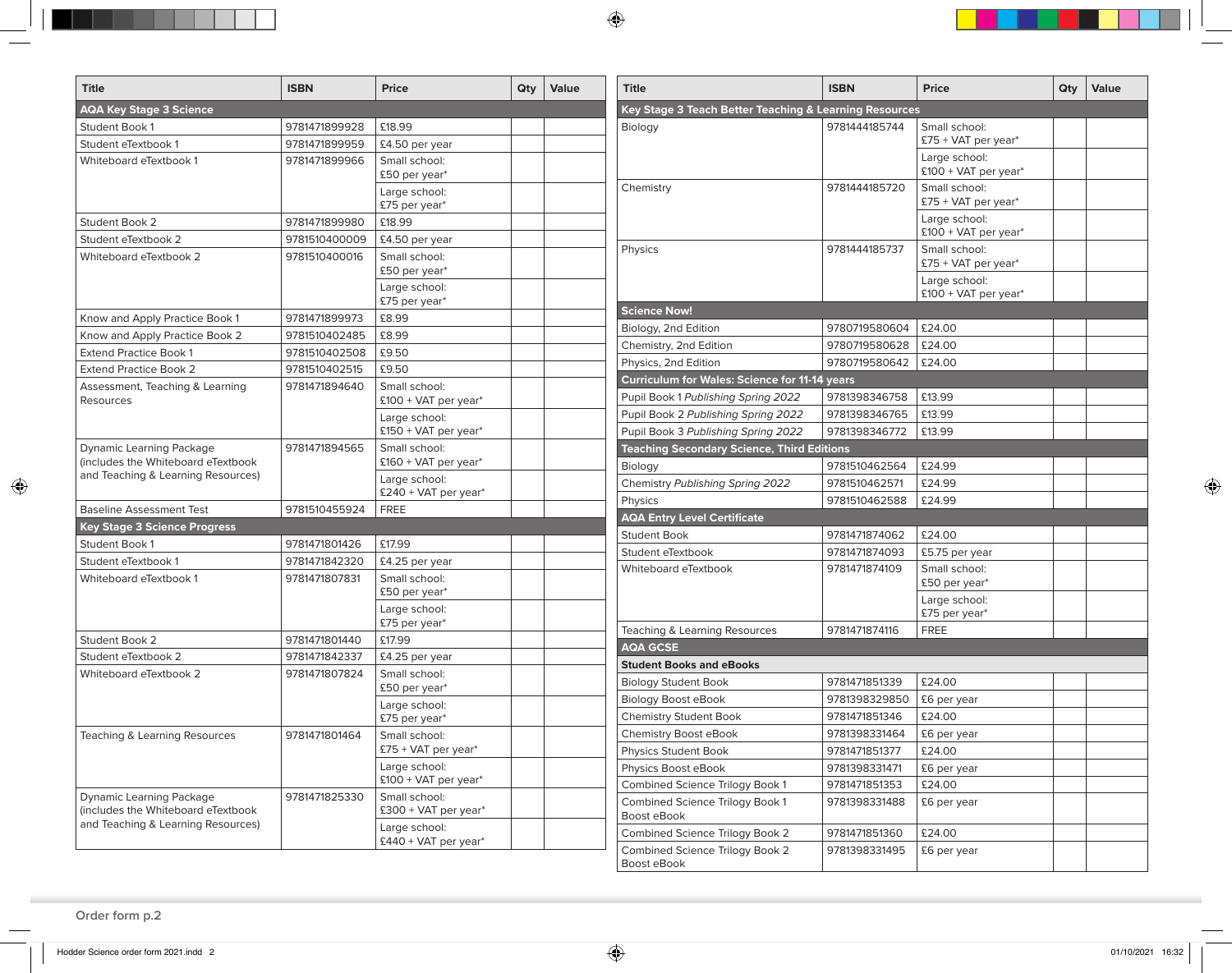| <b>Title</b>                                                           | <b>ISBN</b>   | Price                 | Qty | Value | <b>Title</b>                                             | <b>ISBN</b>   | Price                                | Qty | Value |
|------------------------------------------------------------------------|---------------|-----------------------|-----|-------|----------------------------------------------------------|---------------|--------------------------------------|-----|-------|
| <b>AQA GCSE (continued)</b>                                            |               |                       |     |       | <b>AQA GCSE (continued)</b>                              |               |                                      |     |       |
| Combined Science Trilogy (1 book)                                      | 9781471883286 | £34.00                |     |       | <b>Workbooks</b>                                         |               |                                      |     |       |
| Combined Science Trilogy (1 book)                                      | 9781398331501 | £8.50 per year        |     |       | Biology                                                  | 9781510419124 | £4.99                                |     |       |
| Boost eBook                                                            |               |                       |     |       | Chemistry                                                | 9781510419117 | £4.99                                |     |       |
| <b>Boost digital resources</b>                                         |               |                       |     |       | Physics                                                  | 9781510419056 | £4.99                                |     |       |
| Core subscription                                                      | 9781398329805 | $£175 + VAT$ per year |     |       | <b>Exam Question Practice Packs</b>                      |               |                                      |     |       |
| Premium subscription                                                   | 9781398329829 | $£600 + VAT$ per year |     |       | Biology                                                  | 9781510433496 | £80.00                               |     |       |
| <b>Practice Makes Permanent: 300+ Questions for AQA GCSE</b>           |               |                       |     |       | Chemistry                                                | 9781510433502 | £80.00                               |     |       |
| 300+ questions for AQA GCSE Biology                                    | 9781510476424 | £8.99                 |     |       | Physics                                                  | 9781510433533 | £80.00                               |     |       |
| 350+ questions for AQA GCSE<br>Chemistry                               | 9781510476431 | £8.99                 |     |       | <b>Exam Question Practice (digital)</b>                  |               |                                      |     |       |
| 350+ questions for AQA GCSE Physics                                    | 9781510476455 | £8.99                 |     |       | <b>Exam Question Practice</b>                            | 9781471859007 | Small school:<br>£50 + VAT per year* |     |       |
| 500+ questions for AQA GCSE<br><b>Combined Science Trilogy</b>         | 9781510476448 | £12.99                |     |       |                                                          |               | Large school:                        |     |       |
| <b>Student and Teacher Lab Books</b>                                   |               |                       |     |       |                                                          |               | $£75 + VAT$ per year*                |     |       |
| <b>Biology Student Lab Book</b>                                        | 9781510451049 | £3.99                 |     |       | <b>WJEC GCSE</b>                                         |               |                                      |     |       |
| Chemistry Student Lab Book                                             | 9781510451483 | £3.99                 |     |       | <b>Student Books and eTextbooks</b>                      |               |                                      |     |       |
|                                                                        | 9781510451490 | £3.99                 |     |       | <b>Biology Student Book</b>                              | 9781471868719 | £24.00                               |     |       |
| Physics Student Lab Book                                               |               |                       |     |       | <b>Biology Student eTextbook</b>                         | 9781471868818 | £5.7 per year                        |     |       |
| Combined Science Trilogy Student<br>Lab Book                           | 9781510451506 | £5.49                 |     |       | Biology Whiteboard eTextbook                             | 9781471868825 | Small school:<br>£50 per year*       |     |       |
| <b>Teacher Lab Book</b>                                                | 9781510451513 | £80.00                |     |       |                                                          |               | Large school:                        |     |       |
| Single Sciences Student Lab Book Pack                                  | 9781510462144 | £95.99                |     |       |                                                          |               | £75 per year*                        |     |       |
| Save 20% on full price Lab Books<br>• 10 x Biology Student Lab Books   |               |                       |     |       | Biology Student Book Welsh Edition                       | 9781510400313 | £24.00                               |     |       |
| • 10 x Chemistry Student Lab Books<br>• 10 x Physics Student Lab Books |               |                       |     |       | <b>Biology Student eTextbook</b><br><b>Welsh Edition</b> | 9781510450806 | £5.75 per year                       |     |       |
| <b>Combined Sciences Lab Book Pack</b>                                 | 9781510462236 | £45.00                |     |       | Biology Whiteboard eTextbook                             | 9781510450813 | Small school:                        |     |       |
| Save 20% on full price Lab Books                                       |               |                       |     |       | <b>Welsh Edition</b>                                     |               | £50 per year*                        |     |       |
| • 10 x Combined Sciences Student Lab<br><b>Books</b>                   |               |                       |     |       |                                                          |               | Large school:<br>£75 per year*       |     |       |
| Single Sciences Lab Book Pack with                                     | 9781510462403 | £330.00               |     |       | <b>Chemistry Student Book</b>                            | 9781471868740 | £24.00                               |     |       |
| <b>Teacher Book</b>                                                    |               |                       |     |       | Chemistry Student eTextbook                              | 9781471868832 | £5.75 per year                       |     |       |
| Save 25% on full price Lab Books                                       |               |                       |     |       | Chemistry Whiteboard eTextbook                           | 9781471868849 | Small school:                        |     |       |
| 30 x Biology Student Lab Books<br>30 x Chemistry Student Lab Books     |               |                       |     |       |                                                          |               | £50 per year*                        |     |       |
| 30 x Physics Student Lab Books<br>• 1 x Teacher Lab Book               |               |                       |     |       |                                                          |               | Large school:<br>£75 per year*       |     |       |
| <b>Combined Sciences Lab Book Pack</b>                                 | 9781510462229 | £185.00               |     |       | Chemistry Student Book Welsh Edition                     | 9781510400320 | £24.00                               |     |       |
| with Teacher Book<br>Save 25% on full price Lab Books                  |               |                       |     |       | Chemistry Student eTextbook<br><b>Welsh Edition</b>      | 9781510450752 | £5.75 per year                       |     |       |
| • 30 x Combined Sciences Student Lab<br><b>Books</b>                   |               |                       |     |       | Chemistry Whiteboard eTextbook<br><b>Welsh Edition</b>   | 9781510450769 | Small school:<br>£50 per year*       |     |       |
| • 1 x Teacher Lab Book                                                 |               |                       |     |       |                                                          |               | Large school:                        |     |       |
| <b>My Revision Notes</b>                                               |               |                       |     |       |                                                          |               | £75 per year*                        |     |       |
| Biology                                                                | 9781471851384 | £9.99                 |     |       | <b>Physics Student Book</b>                              | 9781471868771 | £24.00                               |     |       |
| Chemistry                                                              | 9781471851391 | £9.99                 |     |       | Physics Student eTextbook                                | 9781471868856 | £5.75 per year                       |     |       |
| Physics                                                                | 9781471851414 | £9.99                 |     |       |                                                          |               |                                      |     |       |
| <b>Combined Science</b>                                                | 9781471851407 | £14.99                |     |       |                                                          |               |                                      |     |       |

**Turn over to complete your order >>**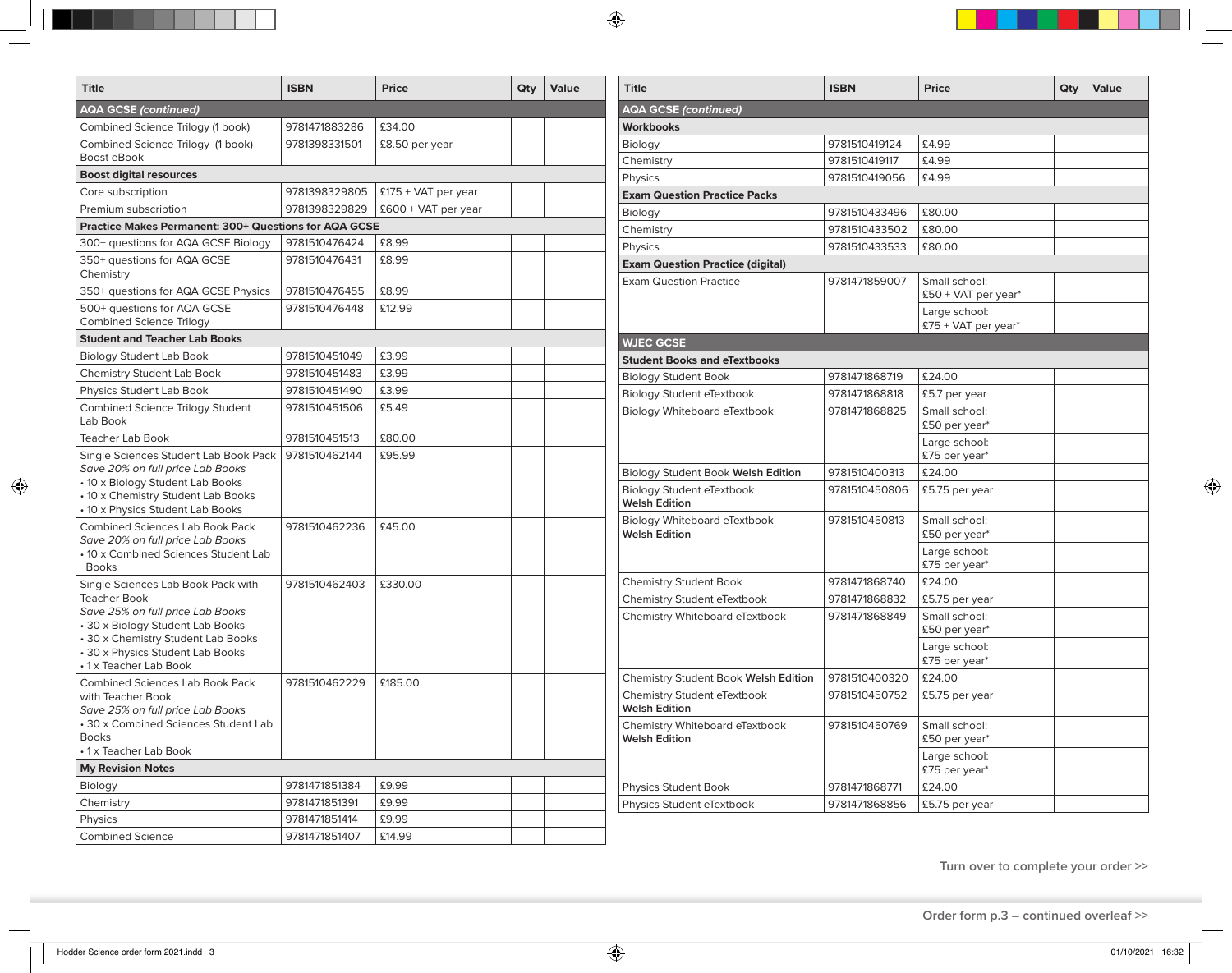| <b>Title</b>                                                          | <b>ISBN</b>   | Price                                 | Qty | Value | <b>Title</b>                                              | <b>ISBN</b>   | Price                 | Qty | Value |
|-----------------------------------------------------------------------|---------------|---------------------------------------|-----|-------|-----------------------------------------------------------|---------------|-----------------------|-----|-------|
| <b>WJEC GCSE (continued)</b>                                          |               |                                       |     |       | <b>Pearson Edexcel International GCSE</b>                 |               |                       |     |       |
| Physics Whiteboard eTextbook                                          | 9781471868863 | Small school:                         |     |       | <b>Student Books and eTextbooks</b>                       |               |                       |     |       |
|                                                                       |               | £50 per year*                         |     |       | Biology, 2nd Edition Student Book                         | 9781510405196 | £26.00                |     |       |
|                                                                       |               | Large school:                         |     |       | Biology, 2nd Edition Boost eBook                          | 9781398355576 | £6.50 per year        |     |       |
|                                                                       |               | £75 per year*                         |     |       | Chemistry, 2nd Edition Student Book                       | 9781510405202 | £26.00                |     |       |
| Physics Student Book Welsh Edition                                    | 9781510400337 | £24.00                                |     |       | Chemistry, 2nd Edition Boost eBook                        | 9781398356139 | £6.50 per year        |     |       |
| Physics Student eTextbook<br><b>Welsh Edition</b>                     | 9781510450691 | £5.75 per year                        |     |       | Physics, 2nd Edition Student Book                         | 9781510405189 | £26.00                |     |       |
| Physics Whiteboard eTextbook                                          | 9781510450714 | Small school:                         |     |       | Physics, 2nd Edition Boost eBook                          | 9781398356184 | £6.50 per year        |     |       |
| <b>Welsh Edition</b>                                                  |               | £50 per year*                         |     |       | <b>Boost digital resources</b>                            |               |                       |     |       |
|                                                                       |               | Large school:                         |     |       | <b>Biology Core subscription</b>                          | 9781398355606 | £175 + VAT per year   |     |       |
|                                                                       |               | £75 per year*                         |     |       | <b>Biology Premium subscription</b>                       | 9781398355613 | £450 + VAT per year   |     |       |
| <b>Teaching &amp; Learning Resources</b>                              |               |                                       |     |       | Chemistry Core subscription                               | 9781398356160 | £175 + VAT per year   |     |       |
| Teaching & Learning Resources                                         | 9781471868801 | Small school:                         |     |       | Chemistry Premium subscription                            | 9781398356177 | $£450 + VAT$ per year |     |       |
|                                                                       |               | $£100 + VAT$ per year <sup>*</sup>    |     |       | Physics Core subscription                                 | 9781398356214 | $£175 + VAT$ per year |     |       |
|                                                                       |               | Large school:                         |     |       | Physics Premium subscription                              | 9781398356221 | £450 + VAT per year   |     |       |
|                                                                       |               | £150 + VAT per year*                  |     |       | <b>Workbooks</b>                                          |               |                       |     |       |
| <b>Dynamic Learning Package</b><br>(includes the Whiteboard eTextbook | 9781471869099 | Small school:<br>£200 + VAT per year* |     |       | Biology                                                   | 9781510405653 | £5.99                 |     |       |
| and Teaching & Learning Resources)                                    |               | Large school:                         |     |       | Chemistry                                                 | 9781510405622 | £5.99                 |     |       |
|                                                                       |               | £300 + VAT per year*                  |     |       | Physics                                                   | 9781510405660 | £5.99                 |     |       |
| <b>Student and Teacher Lab Books</b>                                  |               |                                       |     |       | <b>My Revision Notes</b>                                  |               |                       |     |       |
| <b>Student Lab Book</b>                                               | 9781510451582 | £5.99                                 |     |       | Biology                                                   | 9781510446731 | £11.99                |     |       |
| Teacher Lab Book                                                      | 9781510451599 | £80.00                                |     |       | Chemistry                                                 | 9781510446748 | £11.99                |     |       |
| <b>Student Lab Book Pack</b>                                          | 9781510462250 | £50.00                                |     |       | Physics                                                   | 9781510446755 | £11.99                |     |       |
| Save 20% on full price                                                |               |                                       |     |       | <b>Student and Teacher Lab Books</b>                      |               |                       |     |       |
| • 10 x Student Lab Books                                              |               |                                       |     |       | <b>Biology Student Lab Book</b>                           | 9781510451520 | £4.50                 |     |       |
| Student Lab Book Pack with                                            | 9781510462243 | £195.00                               |     |       | <b>Chemistry Student Lab Book</b>                         | 9781510451544 | £4.50                 |     |       |
| <b>Teacher Book</b><br>Save 25% on full price                         |               |                                       |     |       | Physics Student Lab Book                                  | 9781510451568 | £4.50                 |     |       |
| • 30 x Student Lab Books                                              |               |                                       |     |       | <b>Biology Teacher Lab Book</b>                           | 9781510451537 | £80.00                |     |       |
| •1 x Teacher Lab Book                                                 |               |                                       |     |       | Chemistry Teacher Lab Book                                | 9781510451551 | £80.00                |     |       |
| <b>My Revision Notes</b>                                              |               |                                       |     |       | Physics Teacher Lab Book                                  | 9781510451575 | £80.00                |     |       |
| Biology                                                               | 9781471883507 | £10.50                                |     |       | <b>Biology Student Lab Book Pack</b>                      | 9781510462274 | £31.99                |     |       |
| Chemistry                                                             | 9781471883538 | £10.50                                |     |       | Save 20% on full price                                    |               |                       |     |       |
| Physics                                                               | 9781471883569 | £10.50                                |     |       | • 10 x Student Lab Books                                  |               |                       |     |       |
| Science Double Award                                                  | 9781471883590 | £14.99                                |     |       | <b>Biology Student Lab Book Pack</b><br>with Teacher Book | 9781510462267 | £150.00               |     |       |
| <b>Biology Welsh Edition</b>                                          | 9781510443075 | £10.50                                |     |       | Save 25% on full price                                    |               |                       |     |       |
| Chemistry Welsh Edition                                               | 9781510442474 | £10.50                                |     |       | 30 x Student Lab Books                                    |               |                       |     |       |
| Physics Welsh Edition                                                 | 9781510443082 | £10.50                                |     |       | •1 x Teacher Lab Book                                     |               |                       |     |       |
| Science Double Award Welsh Edition                                    | 9781510444003 | £14.99                                |     |       | Chemistry Student Lab Book Pack                           | 9781510462298 | £31.99                |     |       |
| <b>Workbooks</b>                                                      |               |                                       |     |       | Save 20% on full price<br>• 10 x Student Lab Books        |               |                       |     |       |
| Biology                                                               | 9781510419100 | £5.99                                 |     |       | Chemistry Student Lab Book Pack                           | 9781510462281 | £150.00               |     |       |
| Chemistry                                                             | 9781510419094 | £5.99                                 |     |       | with Teacher Book                                         |               |                       |     |       |
| Physics                                                               | 9781510419049 | £5.99                                 |     |       | Save 25% on full price                                    |               |                       |     |       |
| <b>Biology Welsh Edition</b>                                          | 9781510478664 | £5.99                                 |     |       | 30 x Student Lab Books                                    |               |                       |     |       |
| <b>Chemistry Welsh Edition</b>                                        | 9781510478695 | £5.99                                 |     |       | •1 x Teacher Lab Book                                     |               |                       |     |       |
| Physics Welsh Edition                                                 | 9781510478671 | £5.99                                 |     |       |                                                           |               |                       |     |       |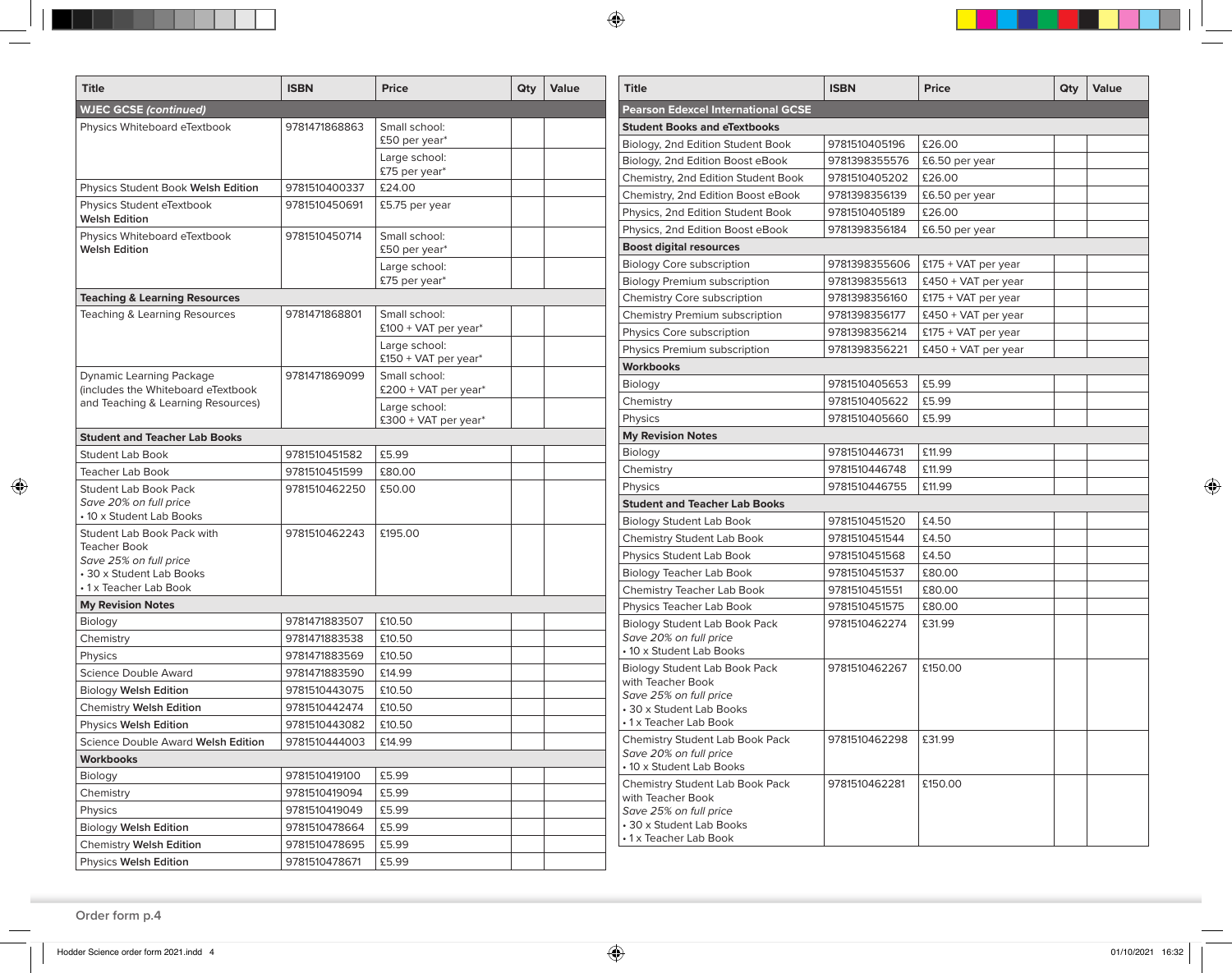| <b>Title</b>                                              | <b>ISBN</b>   | <b>Price</b>    | Qty | Value | <b>Title</b>                                               | <b>ISBN</b>   | <b>Price</b>                        | Qty | Value |
|-----------------------------------------------------------|---------------|-----------------|-----|-------|------------------------------------------------------------|---------------|-------------------------------------|-----|-------|
| <b>Pearson Edexcel International GCSE (continued)</b>     |               |                 |     |       | Cambridge IGCSE™ (continued)                               |               |                                     |     |       |
| Physics Student Lab Book Pack                             | 9781510462311 | £31.99          |     |       | <b>Laboratory Practical Books</b>                          |               |                                     |     |       |
| Save 20% on full price                                    |               |                 |     |       | Biology                                                    | 9781398310469 | £8.50                               |     |       |
| • 10 x Student Lab Books                                  |               |                 |     |       | Chemistry                                                  | 9781398310513 | £8.50                               |     |       |
| Physics Student Lab Book Pack<br>with Teacher Book        | 9781510462304 | £150.00         |     |       | Physics                                                    | 9781398310551 | £8.50                               |     |       |
| Save 25% on full price                                    |               |                 |     |       | <b>Teacher's Guides with Boost subscriptions</b>           |               |                                     |     |       |
| 30 x Student Lab Books                                    |               |                 |     |       | Biology                                                    | 9781398310476 | £150.00                             |     |       |
| •1 x Teacher Lab Book                                     |               |                 |     |       | Chemistry                                                  | 9781398310520 | £150.00                             |     |       |
| <b>CCEA GCSE</b>                                          |               |                 |     |       | Physics                                                    | 9781398310568 | £150.00                             |     |       |
| <b>Student Books and eTextbooks</b>                       |               |                 |     |       | <b>Study &amp; Revision Guides (for 2022 examinations)</b> |               |                                     |     |       |
| <b>Biology Student Book</b>                               | 9781471892158 | £23.00          |     |       | Biology, Second Edition                                    | 9781471865138 | £14.50                              |     |       |
| Biology Boost eBook                                       | 9781398360563 | £6.00 per year  |     |       | Chemistry, Second Edition                                  | 9781471894602 | £14.50                              |     |       |
| <b>Chemistry Student Book</b>                             | 9781471892165 | £23.00          |     |       | Physics, Second Edition                                    | 9781471859687 | £14.50                              |     |       |
| Chemistry Boost eBook                                     | 9781398358522 | £6.00 per year  |     |       | <b>Exam Insights for GCSE</b>                              |               |                                     |     |       |
| <b>Physics Student Book</b>                               | 9781471892172 | £23.00          |     |       | Biology                                                    | 9781510481091 | £4.99                               |     |       |
| Physics Boost eBook                                       | 9781398358546 | £6.00 per year  |     |       | Chemistry                                                  | 9781510481107 | £4.99                               |     |       |
| Single Award Student Book                                 | 9781471892196 | £23.00          |     |       | Physics                                                    | 9781510481084 | £4.99                               |     |       |
| Single Award Boost eBook                                  | 9781398358515 | £6.00 per year  |     |       | <b>Combined Science</b>                                    | 9781510481077 | £6.99                               |     |       |
| Double Award Student Book                                 | 9781471892189 | £27.00          |     |       | <b>Essential Skills for GCSE</b>                           |               |                                     |     |       |
| Double Award Boost eBook                                  | 9781398358539 | £7.00 per year  |     |       | Biology                                                    | 9781510460003 | £6.99                               |     |       |
| <b>My Revision Notes</b>                                  |               |                 |     |       | Chemistry                                                  | 9781510460010 | £6.99                               |     |       |
| Biology                                                   | 9781510404472 | £10.50          |     |       | Physics                                                    | 9781510460027 | £6.99                               |     |       |
| Chemistry                                                 | 9781510404489 | £10.50          |     |       | <b>Combined Science</b>                                    | 9781510459991 | £7.99                               |     |       |
| Physics                                                   | 9781510404496 | £10.50          |     |       | Biology Welsh Edition                                      | 9781398334335 | £6.99                               |     |       |
| Single Award                                              | 9781510404502 | £10.50          |     |       | Chemistry Welsh Edition                                    | 9781398340282 | £6.99                               |     |       |
| Double Award                                              | 9781510404519 | £14.99          |     |       | Physics Welsh Edition                                      | 9781398331242 | £6.99                               |     |       |
| <b>Workbooks</b>                                          |               |                 |     |       | Combined Science Welsh Edition                             | 9781398349957 | £7.99                               |     |       |
| Biology                                                   | 9781510419087 | £4.99           |     |       | <b>AQA A-level</b>                                         |               |                                     |     |       |
| Chemistry                                                 | 9781510419070 | £4.99           |     |       | <b>Student Books and eTextbooks</b>                        |               |                                     |     |       |
| Physics                                                   | 9781510419063 | £4.99           |     |       | Biology (Year 1) Student Book                              | 9781471807619 | £30.00                              |     |       |
| Cambridge IGCSE™                                          |               |                 |     |       | Biology (Year 1) Student eTextbook                         | 9781471840289 | £7.25 per year                      |     |       |
| <b>Student Books and eBooks/eTextbooks</b>                |               |                 |     |       | Biology (Year 1) Whiteboard eTextbook                      | 9781471807633 | Small cohort:                       |     |       |
| Biology, Fourth Edition Student Book                      | 9781398310452 | £27.00          |     |       |                                                            |               | £50 per year*                       |     |       |
| Biology, Fourth Edition Boost eBook                       | 9781398310711 | £13.50 per year |     |       |                                                            |               | Large cohort:                       |     |       |
| Chemistry, Fourth Edition Student Book                    | 9781398310506 | £27.00          |     |       |                                                            |               | £75 per year*                       |     |       |
| Chemistry, Fourth Edition Boost eBook                     | 9781398310780 | £13.50 per year |     |       | Biology (Year 2) Student Book                              | 9781471807640 | £30.00                              |     |       |
| Physics, Fourth Edition Student Book                      | 9781398310544 | £27.00          |     |       | Biology (Year 2) Student eTextbook                         | 9781471840296 | £7.25 per year                      |     |       |
| Physics, Fourth Edition Boost eBook                       | 9781398310841 | £13.50 per year |     |       | Biology (Year 2) Whiteboard eTextbook                      | 9781471807664 | Small cohort:                       |     |       |
| Combined and Co-ordinated Sciences<br><b>Student Book</b> | 9781510402461 | £35.00          |     |       |                                                            |               | £50 per year*<br>Large cohort:      |     |       |
| Combined and Co-ordinated Sciences<br>Student eTextbook   | 9781510402416 | £23.70 per year |     |       | Biology (Year 1 and 2) Student Book                        | 9781510469785 | £75 per year*<br>£41.00             |     |       |
| <b>Workbooks</b>                                          |               |                 |     |       | Biology (Year 1 and 2)                                     | 9781510469815 | £9.75 per year                      |     |       |
| Biology, Third Edition                                    | 9781398310490 | £8.00           |     |       | Student eTextbook                                          |               |                                     |     |       |
| Chemistry, Third Edition                                  | 9781398310537 | £8.00           |     |       |                                                            |               |                                     |     |       |
| Physics, Third Edition                                    | 9781398310575 | £8.00           |     |       |                                                            |               | Turn over to complete your order >> |     |       |
|                                                           |               |                 |     |       |                                                            |               |                                     |     |       |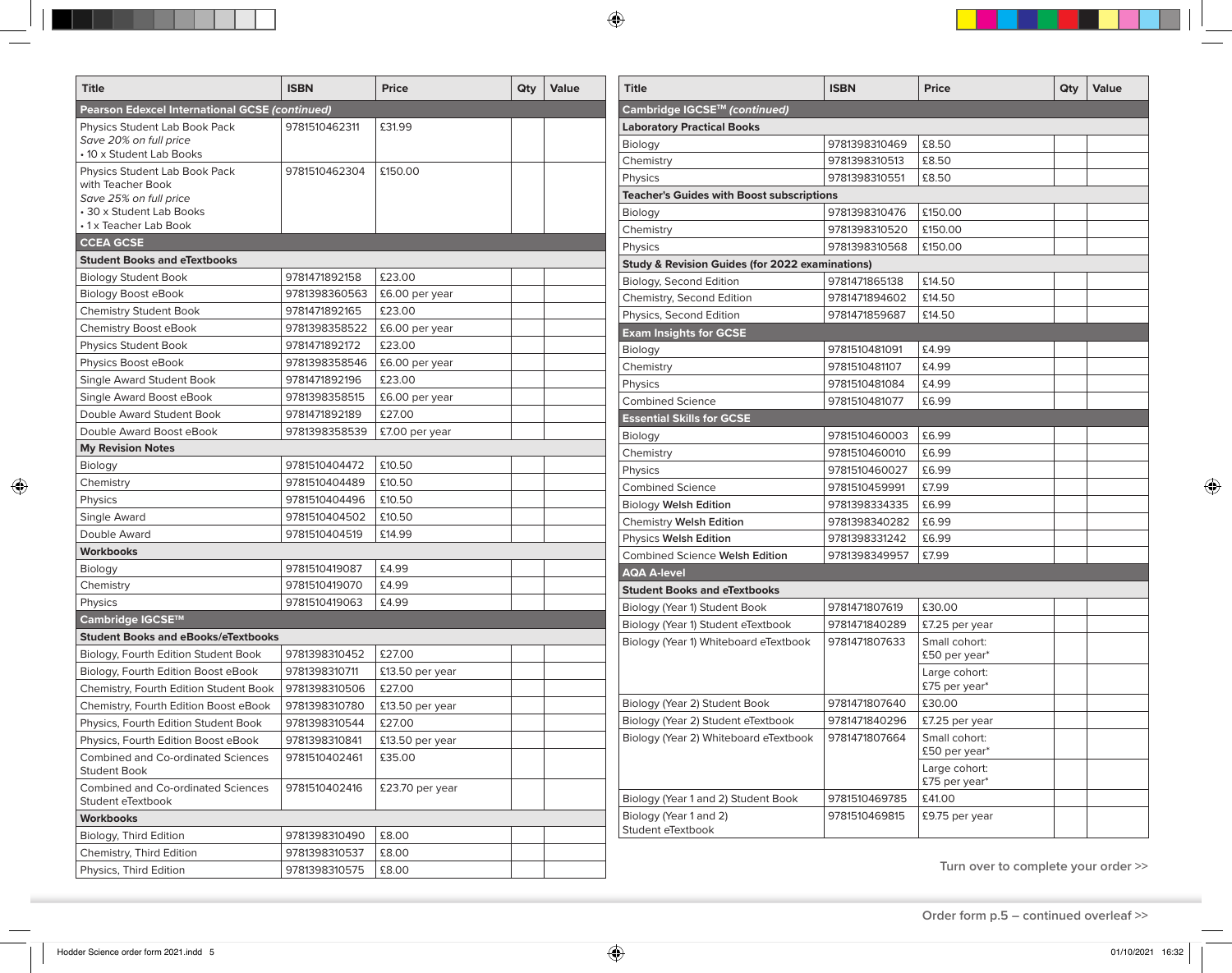| <b>Title</b>                                     | <b>ISBN</b>   | <b>Price</b>                           | Qty | Value | <b>Title</b>                                                                                                          | <b>ISBN</b>                | <b>Price</b>                                       | Qty | Value |
|--------------------------------------------------|---------------|----------------------------------------|-----|-------|-----------------------------------------------------------------------------------------------------------------------|----------------------------|----------------------------------------------------|-----|-------|
| <b>AQA A-level (continued)</b>                   |               |                                        |     |       | <b>AQA A-level (continued)</b>                                                                                        |                            |                                                    |     |       |
| Biology (Year 1 and 2)<br>Whiteboard eTextbook   | 9781510469822 | Small cohort:<br>£75 per year*         |     |       | Chemistry                                                                                                             | 9781471807800              | Small cohort:<br>$£75 + VAT$ per year <sup>*</sup> |     |       |
|                                                  |               | Large cohort:<br>£100 per year*        |     |       |                                                                                                                       |                            | Large cohort:<br>$£100 + VAT$ per year*            |     |       |
| Chemistry (Year 1) Student Book                  | 9781471807671 | £30.00                                 |     |       | Physics                                                                                                               | 9781471807817              | Small cohort:                                      |     |       |
| Chemistry (Year 1) Student eTextbook             | 9781471840302 | £7.25 per year                         |     |       |                                                                                                                       |                            | £75 + VAT per year*                                |     |       |
| Chemistry (Year 1)<br>Whiteboard eTextbook       | 9781471807695 | Small cohort:<br>£50 per year*         |     |       |                                                                                                                       |                            | Large cohort:<br>£100 + VAT per year*              |     |       |
|                                                  |               | Large cohort:<br>£75 per year*         |     |       | <b>Biology Dynamic Learning Package</b><br>(includes the Whiteboard eTextbook                                         | 9781471836381              | Small cohort:<br>£300 + VAT per year*              |     |       |
| Chemistry (Year 2) Student Book                  | 9781471807701 | £30.00                                 |     |       | and Teaching & Learning Resources)                                                                                    |                            | Large cohort:                                      |     |       |
| Chemistry (Year 2) Student eTextbook             | 9781471840319 | £7.25 per year                         |     |       |                                                                                                                       |                            | £440 + VAT per year*                               |     |       |
| Chemistry (Year 2)<br>Whiteboard eTextbook       | 9781471807725 | Small cohort:<br>£50 per year*         |     |       | <b>Chemistry Dynamic Learning Package</b><br>(includes the Whiteboard eTextbook<br>and Teaching & Learning Resources) | 9781471836367              | Small cohort:<br>£300 + VAT per year*              |     |       |
|                                                  |               | Large cohort:<br>£75 per year*         |     |       |                                                                                                                       |                            | Large cohort:<br>£440 + VAT per year*              |     |       |
| Chemistry (Year 1 and 2) Student Book            | 9781510469839 | £41.00                                 |     |       | Physics Dynamic Learning Package<br>(includes the Whiteboard eTextbook                                                | 9781471836374              | Small cohort:<br>£300 + VAT per year*              |     |       |
| Chemistry (Year 1 and 2)<br>Student eTextbook    | 9781510469860 | £9.50 per year                         |     |       | and Teaching & Learning Resources)                                                                                    |                            | Large cohort:<br>$£440 + VAT$ per year*            |     |       |
| Chemistry (Year 1 and 2)<br>Whiteboard eTextbook | 9781510469877 | Small cohort:<br>£75 per year*         |     |       | <b>New to Teaching CPD Resource Pack</b>                                                                              |                            |                                                    |     |       |
|                                                  |               | Large cohort:                          |     |       | Biology                                                                                                               | 9781398326873              | $£100 + VAT$                                       |     |       |
|                                                  |               | £100 per year*                         |     |       | <b>Practical Student Guides</b>                                                                                       |                            |                                                    |     |       |
| Physics (Year 1) Student Book                    | 9781471807732 | £30.00                                 |     |       | Biology                                                                                                               | 9781471885587              | £9.99                                              |     |       |
| Physics (Year 1) Student eTextbook               | 9781471840326 | £7.25 per year                         |     |       | Chemistry                                                                                                             | 9781471885143              | £9.99                                              |     |       |
| Physics (Year 1) Whiteboard eTextbook            | 9781471807756 | Small cohort:                          |     |       | Physics                                                                                                               | 9781471885150              | £9.99                                              |     |       |
|                                                  |               | £50 per year*                          |     |       | <b>Workbooks</b>                                                                                                      |                            |                                                    |     |       |
|                                                  |               | Large cohort:                          |     |       | Biology Year 1                                                                                                        | 9781510483156              | £7.99                                              |     |       |
|                                                  |               | £75 per year*                          |     |       | Biology Year 2                                                                                                        | 9781510483170              | £7.99                                              |     |       |
| Physics (Year 2) Student Book                    | 9781471807763 | £30.00                                 |     |       | Chemistry Year 1                                                                                                      | 9781510483187              | £7.99                                              |     |       |
| Physics (Year 2) Student eTextbook               | 9781471840333 | £7.25 per year                         |     |       | Chemistry Year 2                                                                                                      | 9781510483194              | £7.99                                              |     |       |
| Physics (Year 2) Whiteboard eTextbook            | 9781471807787 | Small cohort:                          |     |       | Physics Year 1                                                                                                        | 9781510483200              | £7.99                                              |     |       |
|                                                  |               | £50 per year*                          |     |       | Physics Year 2                                                                                                        | 9781510483224              | £7.99                                              |     |       |
|                                                  |               | Large cohort:<br>£75 per year*         |     |       | <b>My Revision Notes</b>                                                                                              |                            |                                                    |     |       |
| Physics (Year 1 and 2) Student Book              | 9781510469884 | £41.00                                 |     |       | Biology                                                                                                               | 9781471842191              | £17.50                                             |     |       |
| Physics (Year 1 and 2)                           | 9781510469914 | £9.75 per year                         |     |       | Chemistry                                                                                                             | 9781471842221              | £17.50                                             |     |       |
| Student eTextbook                                |               |                                        |     |       | Physics                                                                                                               | 9781471854798              | £17.50                                             |     |       |
| Physics (Year 1 and 2)                           | 9781510469921 | Small cohort:                          |     |       | <b>Guided Assessment Practice Pack</b>                                                                                |                            |                                                    |     |       |
| Whiteboard eTextbook                             |               | £75 per year*                          |     |       | Biology                                                                                                               | 9781398343832   £150 + VAT |                                                    |     |       |
|                                                  |               | Large cohort:                          |     |       | <b>Exam Question Practice</b>                                                                                         |                            |                                                    |     |       |
| <b>Teaching &amp; Learning Resources</b>         |               | £100 per year*                         |     |       | Biology                                                                                                               | 9781471858765              | Small cohort:<br>£50 + VAT per year*               |     |       |
| Biology                                          | 9781471807794 | Small cohort:<br>$£75 + VAT$ per year* |     |       |                                                                                                                       |                            | Large cohort:<br>$£75 + VAT$ per year*             |     |       |
|                                                  |               | Large cohort:<br>£100 + VAT per year*  |     |       |                                                                                                                       |                            |                                                    |     |       |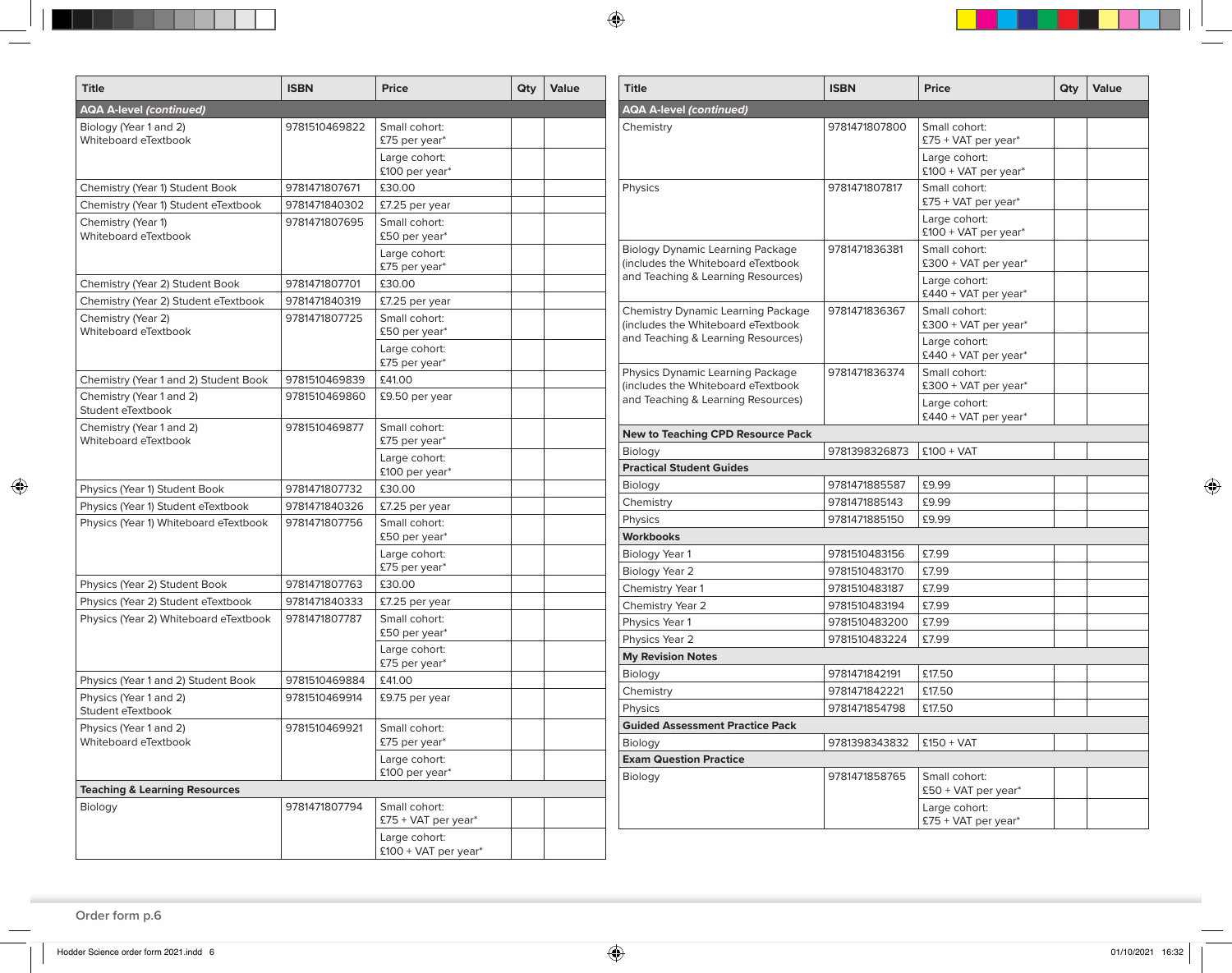| <b>Title</b>                                                    | <b>ISBN</b>                    | Price                                  | Qty | Value | <b>Title</b>                                                 | <b>ISBN</b>   | <b>Price</b>                          | Qty | Value |
|-----------------------------------------------------------------|--------------------------------|----------------------------------------|-----|-------|--------------------------------------------------------------|---------------|---------------------------------------|-----|-------|
| <b>AQA A-level (continued)</b>                                  |                                |                                        |     |       | Pearson Edexcel A level (continued)                          |               |                                       |     |       |
| Chemistry                                                       | 9781471858826                  | Small cohort:<br>$£50 + VAT$ per year* |     |       | Chemistry (Year 1 and 2)<br>Student eTextbook                | 9781510470019 | £9.75 per year                        |     |       |
|                                                                 |                                | Large cohort:<br>$£75 + VAT$ per year* |     |       | Chemistry (Year 1 and 2)<br>Whiteboard eTextbook             | 9781510470026 | Small cohort:<br>£75 per year*        |     |       |
| Physics                                                         | 9781471858789                  | Small cohort:<br>£50 + VAT per year*   |     |       |                                                              |               | Large cohort:<br>£100 per year*       |     |       |
|                                                                 |                                | Large cohort:                          |     |       | Physics (Year 1) Student Book                                | 9781471807527 | £30.00                                |     |       |
|                                                                 |                                | $£75 + VAT$ per year*                  |     |       | Physics (Year 1) Student eTextbook                           | 9781471840449 | £7.25 per year                        |     |       |
| <b>Practice Makes Permanent: 350+ Questions for AQA A-level</b> |                                |                                        |     |       | Physics (Year 1) Whiteboard eTextbook                        | 9781471807541 | Small cohort:                         |     |       |
| Biology                                                         | 9781510475021                  | £16.99<br>£16.99                       |     |       |                                                              |               | £50 per year*                         |     |       |
| Chemistry                                                       | 9781510476400<br>9781510476417 | £16.99                                 |     |       |                                                              |               | Large cohort:<br>£75 per year*        |     |       |
| Physics<br><b>Pearson Edexcel A level</b>                       |                                |                                        |     |       | Physics (Year 2) Student Book                                | 9781471807558 | £30.00                                |     |       |
| <b>Student Books and eTextbooks</b>                             |                                |                                        |     |       | Physics (Year 2) Student eTextbook                           | 9781471840456 | £7.25 per year                        |     |       |
| Biology (Year 1) Student Book                                   | 9781471807343                  | £30.00                                 |     |       | Physics (Year 2) Whiteboard eTextbook                        | 9781471807572 | Small cohort:                         |     |       |
| Biology (Year 1) Student eTextbook                              | 9781471840388                  | £7.25 per year                         |     |       |                                                              |               | £50 per year*                         |     |       |
| Biology (Year 1) Whiteboard eTextbook                           | 9781471807367                  | Small cohort:<br>£50 per year*         |     |       |                                                              |               | Large cohort:<br>£75 per year*        |     |       |
|                                                                 |                                | Large cohort:                          |     |       | Physics (Year 1 and 2) Student Book                          | 9781510470033 | £41.00                                |     |       |
|                                                                 |                                | £75 per year*                          |     |       | Physics (Year 1 and 2)<br>Student eTextbook                  | 9781510469914 | £9.75 per year                        |     |       |
| Biology (Year 2) Student Book                                   | 9781471807374                  | £30.00                                 |     |       | Physics (Year 1 and 2)                                       | 9781510469921 | Small cohort:                         |     |       |
| Biology (Year 2) Student eTextbook                              | 9781471840395                  | £7.25 per year                         |     |       | Whiteboard eTextbook                                         |               | £75 per year*                         |     |       |
| Biology (Year 2) Whiteboard eTextbook                           | 9781471807398                  | Small cohort:<br>£50 per year*         |     |       |                                                              |               | Large cohort:<br>£100 per year*       |     |       |
|                                                                 |                                | Large cohort:<br>£75 per year*         |     |       | <b>George Facer's Chemistry Student Books and eTextbooks</b> |               |                                       |     |       |
| Biology (Year 1 and 2) Student Book                             | 9781510469938                  | £41.00                                 |     |       | Year 1 Student Book                                          | 9781471807404 | £30.00                                |     |       |
| Biology (Year 1 and 2)                                          | 9781510469969                  | £9.75 per year                         |     |       | Year 1 Student eTextbook                                     | 9781471840425 | £7.25 per year                        |     |       |
| Student eTextbook                                               |                                |                                        |     |       | Year 1 Whiteboard eTextbook                                  | 9781471807428 | Small cohort:<br>£50 per year*        |     |       |
| Biology (Year 1 and 2)<br>Whiteboard eTextbook                  | 9781510469976                  | Small cohort:<br>£75 per year*         |     |       |                                                              |               | Large cohort:                         |     |       |
|                                                                 |                                | Large cohort:<br>£100 per year*        |     |       | Year 2 Student Book                                          | 9781471807435 | £75 per year*<br>£30.00               |     |       |
| Chemistry (Year 1) Student Book                                 | 9781471807466                  | £30.00                                 |     |       | Year 2 Student eTextbook                                     | 9781471840432 | £7.25 per year                        |     |       |
| Chemistry (Year 1) Student eTextbook                            | 9781471840401                  | £7.25 per year                         |     |       | Year 2 Whiteboard eTextbook                                  | 9781471807459 | Small cohort:                         |     |       |
| Chemistry (Year 1)                                              | 9781471807480                  | Small cohort:                          |     |       |                                                              |               | £50 per year*                         |     |       |
| Whiteboard eTextbook                                            |                                | £50 per year*                          |     |       |                                                              |               | Large cohort:                         |     |       |
|                                                                 |                                | Large cohort:                          |     |       |                                                              |               | £75 per year*                         |     |       |
|                                                                 |                                | £75 per year*                          |     |       | <b>Teaching &amp; Learning Resources</b>                     |               |                                       |     |       |
| Chemistry (Year 2) Student Book                                 | 9781471807497                  | £30.00                                 |     |       | Biology Teaching & Learning Resources                        | 9781471807589 | Small cohort:<br>£75 + VAT per year*  |     |       |
| Chemistry (Year 2) Student eTextbook                            | 9781471840418                  | £7.25 per year                         |     |       |                                                              |               | Large cohort:                         |     |       |
| Chemistry (Year 2)<br>Whiteboard eTextbook                      | 9781471807510                  | Small cohort:<br>£50 per year*         |     |       |                                                              |               | $£100 + VAT$ per year*                |     |       |
|                                                                 |                                | Large cohort:<br>£75 per year*         |     |       | Chemistry Teaching & Learning<br>Resources                   | 9781471807596 | Small cohort:<br>£75 + VAT per year*  |     |       |
| Chemistry (Year 1 and 2) Student Book                           | 9781510469983                  | £41.00                                 |     |       |                                                              |               | Large cohort:<br>£100 + VAT per year* |     |       |

**Turn over to complete your order >>**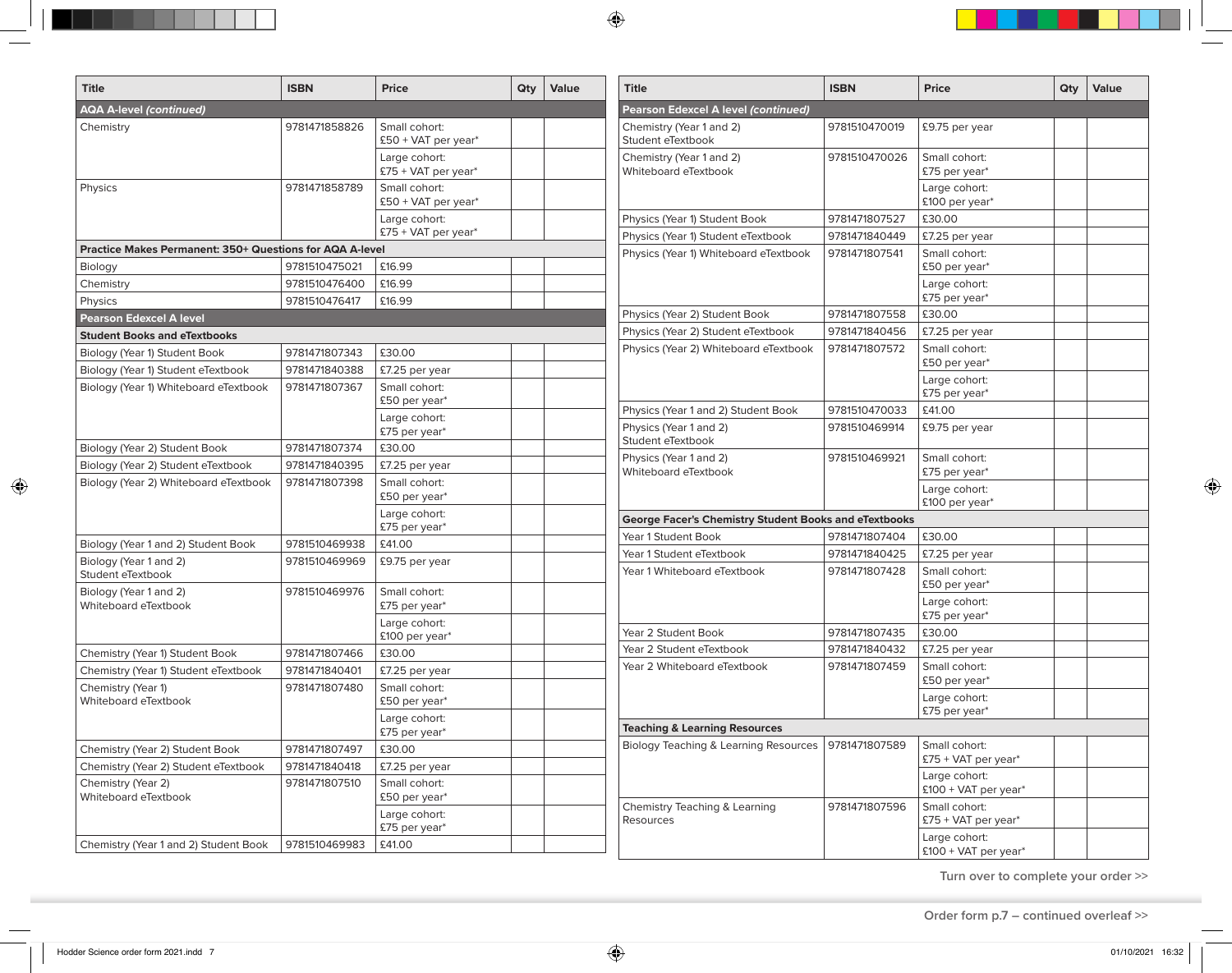| <b>Title</b>                                                             | <b>ISBN</b>            | <b>Price</b>                                        | Qty | Value                | <b>Title</b>                                                             | <b>ISBN</b>   | Price                                   | Qty | Value |
|--------------------------------------------------------------------------|------------------------|-----------------------------------------------------|-----|----------------------|--------------------------------------------------------------------------|---------------|-----------------------------------------|-----|-------|
| Pearson Edexcel A level (continued)                                      |                        |                                                     |     |                      | <b>OCR A Level (continued)</b>                                           |               |                                         |     |       |
| Physics Teaching & Learning Resources                                    | 9781471807602          | Small cohort:<br>$£75 + VAT$ per year*              |     |                      | Biology (Year 2) Whiteboard eTextbook                                    | 9781471827112 | Small cohort:<br>£50 per year*          |     |       |
|                                                                          |                        | Large cohort:<br>$£100 + VAT$ per year <sup>*</sup> |     |                      |                                                                          |               | Large cohort:<br>£75 per year*          |     |       |
| <b>Biology Dynamic Learning Package</b>                                  | 9781471836343          | Small cohort:                                       |     |                      | Chemistry (Year 1) Student Book                                          | 9781471827068 | £30.00                                  |     |       |
| (includes the Whiteboard eTextbook                                       |                        | £75 + VAT per year*                                 |     |                      | Chemistry (Year 1) Student eTextbook                                     | 9781471840364 | £7.25 per year                          |     |       |
| and Teaching & Learning Resources)                                       |                        | Large cohort:<br>$£100 + VAT$ per year*             |     |                      | Chemistry (Year 1)<br>Whiteboard eTextbook                               | 9781471827174 | Small cohort:<br>£50 per year*          |     |       |
| Chemistry Dynamic Learning Package<br>(includes the Whiteboard eTextbook | 9781471836329          | Small cohort:<br>£75 + VAT per year*                |     |                      |                                                                          |               | Large cohort:<br>£75 per year*          |     |       |
| and Teaching & Learning Resources)                                       |                        | Large cohort:                                       |     |                      | Chemistry (Year 2) Student Book                                          | 9781471827181 | £30.00                                  |     |       |
|                                                                          |                        | $£100 + VAT$ per year*                              |     |                      | Chemistry (Year 2) Student eTextbook                                     | 9781471840371 | £7.25 per year                          |     |       |
| Physics Dynamic Learning Package<br>(includes the Whiteboard eTextbook   | 9781471836336          | Small cohort:<br>£75 + VAT per year*                |     |                      | Chemistry (Year 2)<br>Whiteboard eTextbook                               | 9781471827211 | Small cohort:<br>£50 per year*          |     |       |
| and Teaching & Learning Resources)                                       |                        | Large cohort:<br>$£100 + VAT$ per year <sup>*</sup> |     |                      |                                                                          |               | Large cohort:<br>£75 per year*          |     |       |
| <b>Exam Question Practice</b>                                            |                        |                                                     |     |                      | <b>Teaching &amp; Learning Resources</b>                                 |               |                                         |     |       |
| Biology                                                                  | 9781471858772          | Small cohort:<br>£50 + VAT per year*                |     |                      | Biology Teaching & Learning Resources                                    | 9781471826757 | Small cohort:<br>£75 + VAT per year*    |     |       |
|                                                                          |                        | Large cohort:<br>£75 + VAT per year*                |     |                      |                                                                          |               | Large cohort:<br>£100 + VAT per year*   |     |       |
| Chemistry                                                                | 9781471858833          | Small cohort:                                       |     |                      | <b>Biology Dynamic Learning Package</b>                                  | 9781471836404 | Small cohort:                           |     |       |
| £50 + VAT per year*<br>Large cohort:                                     |                        | (includes the Whiteboard eTextbook                  |     | £260 + VAT per year* |                                                                          |               |                                         |     |       |
|                                                                          |                        | £75 + VAT per year*                                 |     |                      | and Teaching & Learning Resources)                                       |               | Large cohort:<br>£340 + VAT per year*   |     |       |
| Physics                                                                  | 9781471858796          | Small cohort:<br>£50 + VAT per year*                |     |                      | Chemistry Teaching & Learning<br>Resources                               | 9781471827228 | Small cohort:<br>£75 + VAT per year $*$ |     |       |
|                                                                          |                        | Large cohort:<br>£75 + VAT per year*                |     |                      |                                                                          |               | Large cohort:<br>$£100 + VAT$ per year* |     |       |
| <b>Practical Student Guides</b>                                          |                        |                                                     |     |                      | <b>Chemistry Dynamic Learning Package</b>                                | 9781471836398 | Small cohort:                           |     |       |
| Biology                                                                  | 9781471885167          | £9.99                                               |     |                      | (includes the Whiteboard eTextbook                                       |               | £260 + VAT per year*                    |     |       |
| Chemistry                                                                | 9781471885679          | £9.99                                               |     |                      | and Teaching & Learning Resources)                                       |               | Large cohort:                           |     |       |
| Physics                                                                  | 9781471885709          | £9.99                                               |     |                      |                                                                          |               | £340 + VAT per year $*$                 |     |       |
| <b>My Revision Notes</b>                                                 |                        |                                                     |     |                      | <b>My Revision Notes</b>                                                 |               |                                         |     |       |
| Year 1 Chemistry                                                         | 9781471854767          | £11.50                                              |     |                      | A-level Biology A                                                        | 9781471842269 | £17.50                                  |     |       |
| Year 2 Chemistry                                                         | 9781471854828          | £17.50                                              |     |                      | <b>Independent Study Packs for Biology A</b>                             |               |                                         |     |       |
| <b>OCR A Level</b>                                                       |                        |                                                     |     |                      | Biotechnology                                                            | 9781398322004 | $£50 + VAT$                             |     |       |
| <b>Student Books and eTextbooks</b>                                      |                        |                                                     |     |                      | Specific Immune Response                                                 | 9781398321991 | $£50 + VAT$                             |     |       |
| Biology (Year 1) Student Book                                            | 9781471809156   £30.00 |                                                     |     |                      | <b>Teaching Skills for Practical Questions</b>                           |               |                                         |     |       |
| Biology (Year 1) Student eTextbook                                       | 9781471840340          | £7.25 per year                                      |     |                      | Biology A                                                                | 9781398318960 | $\vert$ £100 + VAT                      |     |       |
| Biology (Year 1) Whiteboard eTextbook                                    | 9781471827129          | Small cohort:                                       |     |                      | <b>Workbooks</b>                                                         |               |                                         |     |       |
|                                                                          |                        | £50 per year*<br>Large cohort:                      |     |                      | Year 1 Chemistry A: Development<br>of practical skills and foundations   | 9781471847332 | £5.99                                   |     |       |
|                                                                          |                        | £75 per year*                                       |     |                      | in chemistry                                                             |               |                                         |     |       |
| Biology (Year 2) Student Book                                            | 9781471827082          | £30.00                                              |     |                      | Year 1 Chemistry A: Periodic table<br>and energy; Core organic chemistry | 9781471847349 | £5.99                                   |     |       |
| Biology (Year 2) Student eTextbook                                       | 9781471840357          | £7.25 per year                                      |     |                      |                                                                          |               |                                         |     |       |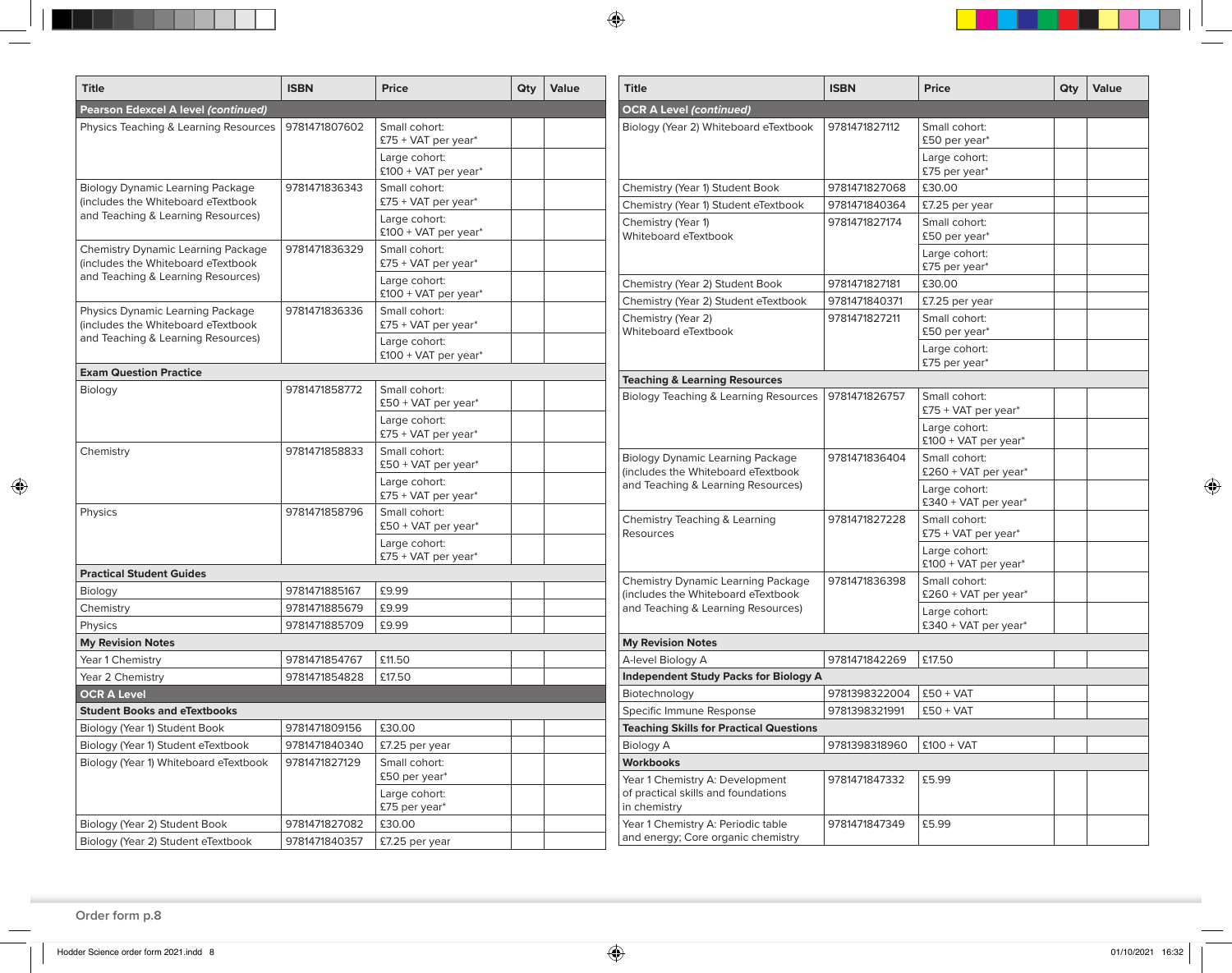| <b>Title</b>                                                                   | <b>ISBN</b>   | <b>Price</b>   | Qty | Value | <b>Title</b>                                                   | <b>ISBN</b>   | <b>Price</b>                            | Qty | Value |
|--------------------------------------------------------------------------------|---------------|----------------|-----|-------|----------------------------------------------------------------|---------------|-----------------------------------------|-----|-------|
| <b>OCR A Level (continued)</b>                                                 |               |                |     |       | <b>WJEC Eduqas AS/A-level (continued)</b>                      |               |                                         |     |       |
| Year 2 Chemistry A: Physical chemistry<br>and transition elements              | 9781471847356 | £5.99          |     |       | Biology Year 2<br>Publishing Autumn 2021                       | 9781398327245 | £13.99                                  |     |       |
| Year 2 Chemistry A: Organic chemistry<br>analysis                              | 9781471847363 | £5.99          |     |       | Biology Year 2 Boost eBook<br>Publishing Autumn 2021           | 9781398348783 | £8.50 per year                          |     |       |
| <b>Practical Student Guides</b>                                                |               |                |     |       | Chemistry Year 1                                               | 9781398327269 | £13.99                                  |     |       |
| Biology                                                                        | 9781471885617 | £9.99          |     |       | Publishing Autumn 2021                                         |               |                                         |     |       |
| Chemistry                                                                      | 9781471885648 | £9.99          |     |       | Chemistry Year 1 Boost eBook                                   | 9781398348776 | £8.50 per year                          |     |       |
| Physics                                                                        | 9781471885174 | £9.99          |     |       | Publishing Autumn 2021                                         |               |                                         |     |       |
| <b>CCEA AS/A-level Student Guides</b>                                          |               |                |     |       | Chemistry Year 2<br>Publishing Autumn 2021                     | 9781398327252 | £13.99                                  |     |       |
| AS Unit 1 Biology: Molecules and Cells                                         | 9781471863004 | £9.99          |     |       | Chemistry Year 2 Boost eBook                                   | 9781398348806 | £8.50 per year                          |     |       |
| AS Unit 2 Biology: Organisms and<br>Biodiversity                               | 9781471864001 | £9.99          |     |       | Publishing Autumn 2021                                         |               |                                         |     |       |
| A2 Unit 1 Biology: Physiology,                                                 | 9781471863035 | £9.99          |     |       | <b>Student Guides</b>                                          |               |                                         |     |       |
| Co-ordination and Control, and<br>Ecosystems                                   |               |                |     |       | Year 1 Biology: Basic biochemistry and<br>cell organisation    | 9781471844027 | £9.99                                   |     |       |
| A2 Unit 2 Biology: Biochemistry,<br>Genetics and Evolutionary Trends           | 9781471863998 | £9.99          |     |       | Year 1 Biology: Biodiversity and<br>physiology of body systems | 9781471844058 | £9.99                                   |     |       |
| AS/A2 Unit 3 Biology: Practical Skills                                         | 9781510419155 | £9.99          |     |       | Year 2 Biology: Energy, homeostasis<br>and the environment     | 9781471859342 | £9.99                                   |     |       |
| in Biology<br>AS Unit 1 Chemistry: Basic concepts                              | 9781471863981 | £9.99          |     |       | Year 2 Biology: Variation, inheritance<br>and options          | 9781471859373 | £9.99                                   |     |       |
| in Physical and Inorganic AS/A-level                                           |               |                |     |       | <b>Cambridge International AS &amp; A Level</b>                |               |                                         |     |       |
| Chemistry<br>AS Unit 2 Chemistry: Further Physical                             |               |                |     |       | <b>Student Books and eTextbooks</b>                            |               |                                         |     |       |
| and Inorganic Chemistry and an                                                 | 9781471863974 | £9.99          |     |       | Biology, 2nd Edition Student Book                              | 9781510482876 | £46.00                                  |     |       |
| Introduction to Organic Chemistry                                              |               |                |     |       | Biology, 2nd Edition Student eTextbook                         | 9781510482913 | £31.50 per year                         |     |       |
| A2 Unit 1 Chemistry: Further Physical                                          | 9781471863066 | £9.99          |     |       | Biology, 2nd Edition                                           | 9781510482920 | £130 for access until                   |     |       |
| and Organic Chemistry                                                          |               |                |     |       | Whiteboard eTextbook                                           |               | 31 August 2026                          |     |       |
| A2 Unit 2 Chemistry: Analytical,                                               | 9781471863967 | £9.99          |     |       | Chemistry, 2nd Edition Student Book                            | 9781510480230 | £46.00                                  |     |       |
| Transition Metals, Electrochemistry and<br>Organic Nitrogen Chemistry          |               |                |     |       | Chemistry, 2nd Edition<br>Student eTextbook                    | 9781510482999 | £31.50 per year                         |     |       |
| AS/A2 Chemistry: Practical Chemistry                                           | 9781510448018 | £9.99          |     |       | Chemistry, 2nd Edition                                         | 9781510483002 | £130 for access until                   |     |       |
| AS Unit 1 Physics: Forces, energy and<br>electricity                           | 9781471863929 | £9.99          |     |       | Whiteboard eTextbook                                           |               | 31 August 2026                          |     |       |
| AS Unit 2 Physics: Waves, photons and                                          | 9781471863936 | £9.99          |     |       | Physics, 3rd Edition Student Book                              | 9781510482807 | £46.00                                  |     |       |
| astronomy                                                                      |               |                |     |       | Physics, 3rd Edition Student eTextbook                         | 9781510483118 | £31.50 per year                         |     |       |
| A2 Unit 1 Physics: Deformation of<br>solids, thermal physics, circular motion, | 9781471863943 | £9.99          |     |       | Physics, 3rd Edition<br>Whiteboard eTextbook                   | 9781510483125 | £130 for access until<br>31 August 2026 |     |       |
| oscillations and atomic and nuclear                                            |               |                |     |       | <b>Practical Skills Workbooks</b>                              |               |                                         |     |       |
| physics                                                                        |               |                |     |       | Biology                                                        | 9781510482869 | £11.50                                  |     |       |
| A2 Unit 2 Physics: Fields, capacitors                                          | 9781471863950 | £9.99          |     |       | Chemistry                                                      | 9781510482852 | £11.50                                  |     |       |
| and particle physics                                                           |               |                |     |       | Physics                                                        | 9781510482845 | £11.50                                  |     |       |
| CCEA AS/A2 Physics Student Guide:<br>Practical Techniques and Data Analysis    | 9781510486096 | £9.99          |     |       | <b>Revision Guides</b>                                         |               |                                         |     |       |
| <b>WJEC Eduqas AS/A-level</b>                                                  |               |                |     |       | Biology, 2nd Edition                                           | 9781471828874 | £18.00                                  |     |       |
| <b>My Revision Notes</b>                                                       |               |                |     |       | Chemistry, 2nd Edition                                         | 9781471829406 | £18.00                                  |     |       |
| Biology Year 1                                                                 | 9781398327238 | £13.99         |     |       | Physics, 2nd Edition                                           | 9781471829437 | £18.00                                  |     |       |
| Biology Year 1 Boost eBook                                                     | 9781398348769 | £8.50 per year |     |       |                                                                |               |                                         |     |       |
|                                                                                |               |                |     |       |                                                                |               |                                         |     |       |

**Turn over to complete your order >>**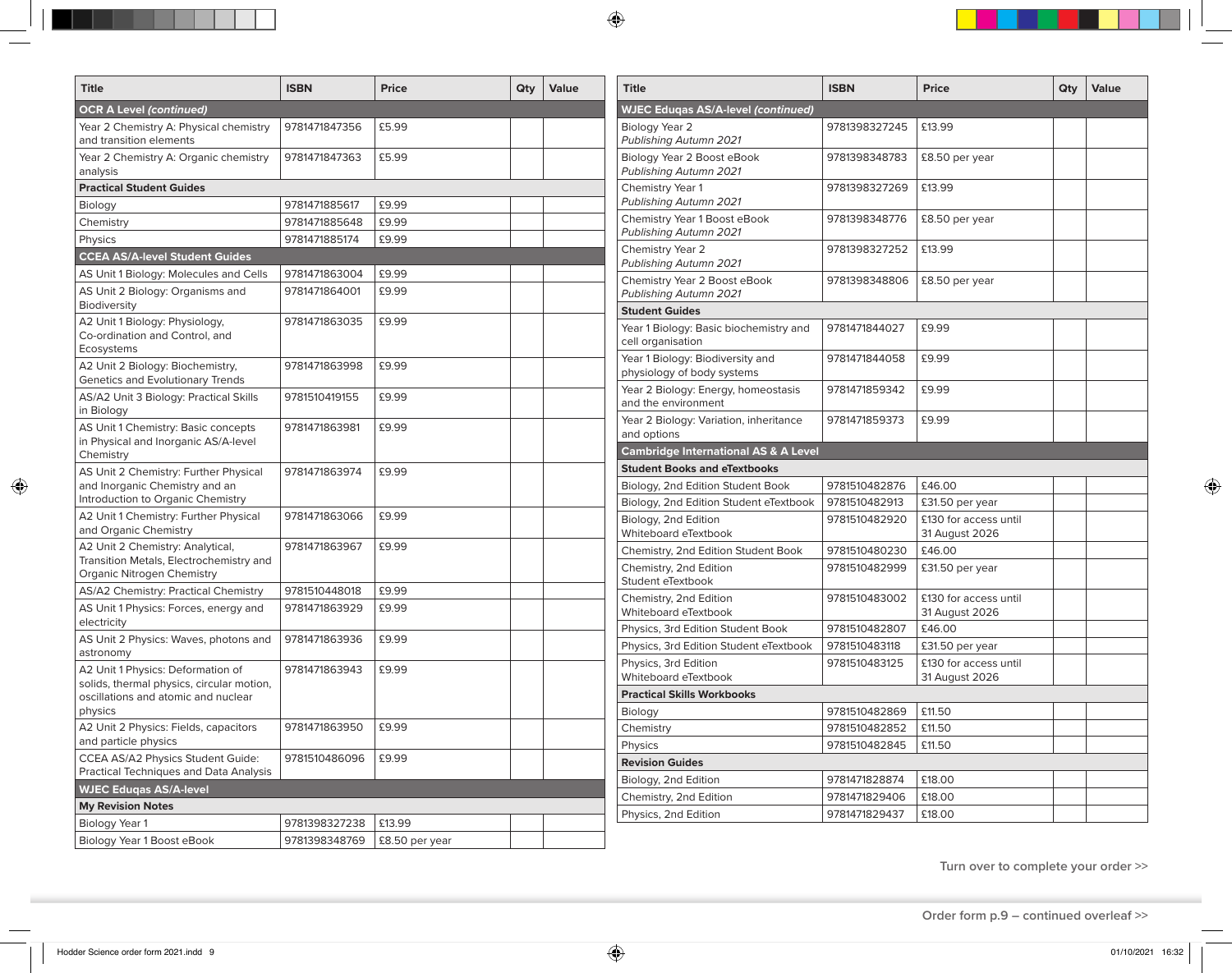| <b>Title</b>                                         | <b>ISBN</b>   | Price                                   | Qty | Value | <b>Title</b>                                                         | <b>ISBN</b>                    | <b>Price</b>                                | Qty | Value |
|------------------------------------------------------|---------------|-----------------------------------------|-----|-------|----------------------------------------------------------------------|--------------------------------|---------------------------------------------|-----|-------|
| <b>Exam Insights for A-level</b>                     |               |                                         |     |       | A-level Revision Magazines (continued)                               |                                |                                             |     |       |
| Biology                                              | 9781510481183 | £5.99                                   |     |       | Physics Review                                                       | 9781471800948                  | Small cohort:                               |     |       |
| Chemistry                                            | 9781510481190 | £5.99                                   |     |       |                                                                      |                                | £150 + VAT per year*                        |     |       |
| Physics                                              | 9781510481206 | £5.99                                   |     |       |                                                                      |                                | Large cohort:                               |     |       |
| Aiming for an A in A-level                           |               |                                         |     |       |                                                                      |                                | £175 + VAT per year*                        |     |       |
| Biology                                              | 9781510424098 | £9.99                                   |     |       | <b>MYP Science</b>                                                   |                                |                                             |     |       |
| Chemistry                                            | 9781510429536 | £9.99                                   |     |       | <b>Student Books and eTextbooks</b>                                  |                                |                                             |     |       |
| Physics                                              | 9781510429246 | £9.99                                   |     |       | <b>MYP 1 Student Book</b>                                            | 9781471880377<br>9781471880414 | £18.50                                      |     |       |
| <b>Essential Maths Skills for AS/A-level Science</b> |               |                                         |     |       | MYP 1 Student eTextbook                                              |                                | £12.50 per year<br>£150. Subscription lasts |     |       |
| Biology                                              | 9781471863455 | £11.50                                  |     |       | MYP 1 Whiteboard eTextbook                                           | 9781471880407                  | the life of Guide.                          |     |       |
| Chemistry                                            | 9781471863493 | £11.50                                  |     |       | MYP 2 Student Book                                                   | 9781471880438                  | £18.50                                      |     |       |
| Physics                                              | 9781471863431 | £11.50                                  |     |       | MYP 2 Student eTextbook                                              | 9781471880476                  | £12.50 per year                             |     |       |
| <b>A-level Year 1 and AS Practical Videos</b>        |               |                                         |     |       | MYP 2 Whiteboard eTextbook                                           | 9781471880469                  | £150. Subscription lasts                    |     |       |
| A-level Year 1 and AS Practical Videos               | 9781510405462 | Small cohort:                           |     |       |                                                                      |                                | the life of Guide.                          |     |       |
|                                                      |               | £75 + VAT per year*                     |     |       | MYP 3 Student Book                                                   | 9781471880490                  | £18.50                                      |     |       |
|                                                      |               | Large cohort:<br>$£100 + VAT$ per year* |     |       | MYP 3 Student eTextbook                                              | 9781471880537                  | £12.50 per year                             |     |       |
| <b>Practice in Physics, Fourth Edition</b>           |               |                                         |     |       | MYP 3 Whiteboard eTextbook                                           | 9781471880520                  | £150. Subscription lasts                    |     |       |
| Practice in Physics, Fourth Edition                  | 9781444121254 | £24.00                                  |     |       |                                                                      |                                | the life of Guide.                          |     |       |
| <b>A-level Revision Magazines</b>                    |               |                                         |     |       | MYP 4 & 5 Biology Student Book                                       | 9781471841705                  | £35.00                                      |     |       |
| <b>Print magazines</b>                               |               |                                         |     |       | MYP 4 & 5 Biology Student eTextbook                                  | 9781471841736                  | £23 per year                                |     |       |
| <b>Biological Sciences Review</b>                    | 9781398347700 | 1-year school                           |     |       | MYP 4 & 5 Biology                                                    | 9781471841743                  | £175. Subscription lasts                    |     |       |
|                                                      |               | subscription: £40                       |     |       | Whiteboard eTextbook                                                 |                                | the life of Guide.                          |     |       |
|                                                      |               | 1-year associated student               |     |       | MYP 4 & 5 Chemistry Student Book                                     | 9781471841767                  | £35.00                                      |     |       |
|                                                      |               | subscription: £15                       |     |       | MYP 4 & 5 Chemistry<br>Student eTextbook                             | 9781471841767                  | £23 per year                                |     |       |
| <b>Chemistry Review</b>                              | 9781398347892 | 1-year school                           |     |       | MYP 4 & 5 Chemistry                                                  | 9781471841804                  | £175. Subscription lasts                    |     |       |
|                                                      |               | subscription: £40                       |     |       | Whiteboard eTextbook                                                 |                                | the life of Guide.                          |     |       |
|                                                      |               | 1-year associated student               |     |       | MYP 4 & 5 Physics Student Book                                       | 9781471839337                  | £35.00                                      |     |       |
| <b>Physics Review</b>                                | 9781398348264 | subscription: £15<br>1-year school      |     |       | MYP 4 & 5 Physics Student eTextbook                                  | 9781471839375                  | £23 per year                                |     |       |
|                                                      |               | subscription: £40                       |     |       | MYP 4 & 5 Physics                                                    | 9781471839382                  | £175. Subscription lasts                    |     |       |
|                                                      |               | 1-year associated student               |     |       | Whiteboard eTextbook                                                 |                                | the life of Guide.                          |     |       |
|                                                      |               | subscription: £15                       |     |       | MYP 4 & 5 Sciences Student Book                                      | 9781510425781                  | £35.00                                      |     |       |
| eMagazines                                           |               |                                         |     |       | MYP 4 & 5 Sciences Student eTextbook                                 | 9781510425309                  | £23 per year                                |     |       |
| <b>Biological Sciences Review</b>                    | 9781398347496 | £20 per year                            |     |       | MYP 4 & 5 Sciences                                                   | 9781510425347                  | £175. Subscription lasts                    |     |       |
| <b>Chemistry Review</b>                              | 9781398348950 | £20 per year                            |     |       | Whiteboard eTextbook                                                 |                                | the life of Guide.                          |     |       |
| <b>Physics Review</b>                                | 9781398349032 | £20 per year                            |     |       | <b>Teaching &amp; Learning Resources</b>                             |                                |                                             |     |       |
| <b>Magazine Archives</b>                             |               |                                         |     |       | MYP 1 Teaching & Learning Resources                                  | 9781471880421                  | £250 + VAT per year*                        |     |       |
| <b>Biological Sciences Review</b>                    | 9781471800856 | Small cohort:                           |     |       | MYP 1 Dynamic Learning Package<br>(includes the Whiteboard eTextbook | 9781471885761                  | £300 + VAT per year*                        |     |       |
|                                                      |               | £150 + VAT per year*                    |     |       | and Teaching & Learning Resources)                                   |                                |                                             |     |       |
|                                                      |               | Large cohort:                           |     |       | MYP 2 Teaching & Learning Resources                                  | 9781471880483                  | $£250 + VAT$ per year*                      |     |       |
|                                                      |               | £175 + VAT per year*                    |     |       | MYP 2 Dynamic Learning Package                                       | 9781471885778                  | $£300 + VAT$ per year*                      |     |       |
| <b>Chemistry Review</b>                              | 9781471800870 | Small cohort:<br>£150 + VAT per year*   |     |       | (includes the Whiteboard eTextbook                                   |                                |                                             |     |       |
|                                                      |               | Large cohort:                           |     |       | and Teaching & Learning Resources)                                   |                                |                                             |     |       |
|                                                      |               | £175 + VAT per year*                    |     |       | MYP 3 Teaching & Learning Resources                                  | 9781471880544                  | £250 + VAT per year*                        |     |       |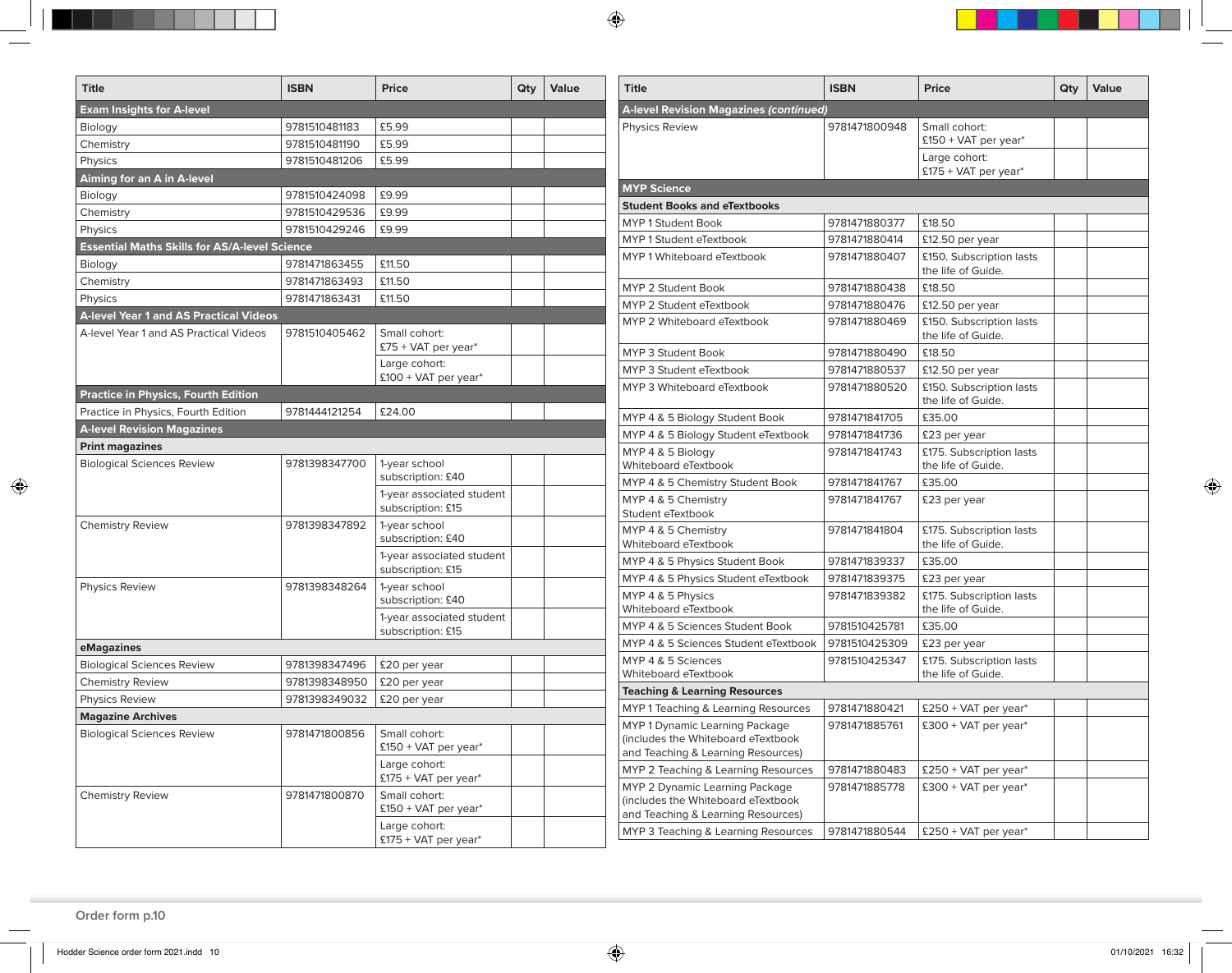| <b>Title</b>                                                             | <b>ISBN</b>   | <b>Price</b>           | Qty | Value | <b>Title</b>                                                                         |                                             | <b>ISBN</b>   | Price                                       | Qty                             | Value |
|--------------------------------------------------------------------------|---------------|------------------------|-----|-------|--------------------------------------------------------------------------------------|---------------------------------------------|---------------|---------------------------------------------|---------------------------------|-------|
| <b>MYP Science (continued)</b>                                           |               |                        |     |       | International Baccalaureate Diploma (continued)                                      |                                             |               |                                             |                                 |       |
| MYP 3 Dynamic Learning Package                                           | 9781471885785 | £300 + VAT per year*   |     |       | <b>Study and Revision Guides</b>                                                     |                                             |               |                                             |                                 |       |
| (includes the Whiteboard eTextbook                                       |               |                        |     |       | Biology                                                                              |                                             | 9781471899706 | £25.00                                      |                                 |       |
| and Teaching & Learning Resources)                                       |               |                        |     |       | Chemistry                                                                            |                                             | 9781471899713 | £25.00                                      |                                 |       |
| MYP 4 & 5 Biology Teaching & Learning<br><b>Resources</b>                | 9781471841750 | £350 + VAT per year*   |     |       | Physics                                                                              |                                             | 9781471899720 | £25.00                                      |                                 |       |
| MYP 4 & 5 Biology Dynamic Learning                                       | 9781471843044 | £400 + VAT per year*   |     |       | Internal Assessment for the Sciences: Skills for Success                             |                                             |               |                                             |                                 |       |
| Package                                                                  |               |                        |     |       | Biology                                                                              |                                             | 9781510432390 | £19.50                                      |                                 |       |
| (includes the Whiteboard eTextbook                                       |               |                        |     |       | Chemistry                                                                            |                                             | 9781510432406 | £19.50                                      |                                 |       |
| and Teaching & Learning Resources)                                       |               |                        |     |       | Physics                                                                              |                                             | 9781510432413 | £19.50                                      |                                 |       |
| MYP 4 & 5 Chemistry Teaching &<br>Learning Resources                     | 9781471841811 | £350 + VAT per year*   |     |       | <b>AQA Applied Science</b>                                                           |                                             |               |                                             |                                 |       |
| MYP 4 & 5 Chemistry Dynamic Learning                                     | 9781471843051 | £400 + VAT per year*   |     |       | My Revision Notes                                                                    |                                             | 9781398317628 | £18.99                                      |                                 |       |
| Package                                                                  |               |                        |     |       | My Revision Notes Boost eBook                                                        |                                             | 9781398348653 | £11.50 per year                             |                                 |       |
| (includes the Whiteboard eTextbook                                       |               |                        |     |       | <b>Cambridge Technicals Level 3 Applied Science</b>                                  |                                             |               |                                             |                                 |       |
| and Teaching & Learning Resources)                                       |               |                        |     |       | Student eTextbook                                                                    |                                             | 9781471876943 | £6.75 per year                              |                                 |       |
| MYP 4 & 5 Physics Teaching & Learning<br>Resources                       | 9781471839368 | £350 + VAT per year*   |     |       | Whiteboard eTextbook                                                                 |                                             | 9781471876936 | School:<br>£50 per year                     |                                 |       |
| MYP 4 & 5 Physics Dynamic Learning<br>Package                            | 9781471843006 | $£400 + VAT$ per year* |     |       |                                                                                      |                                             |               | College:<br>£75 per year                    |                                 |       |
| lincludes the Whiteboard eTextbook                                       |               |                        |     |       | <b>Science T Level: Core</b>                                                         |                                             |               |                                             |                                 |       |
| and Teaching & Learning Resources)                                       |               |                        |     |       | Student Book Publishing Spring 2022                                                  |                                             | 9781398347397 | £34.00                                      |                                 |       |
| MYP 4 & 5 Sciences Teaching &<br>Learning Resources                      | 9781510425354 | £350 + VAT per year*   |     |       | Boost eBook Publishing Spring 2022                                                   |                                             | 9781398346932 | £11.50 per year                             |                                 |       |
| MYP 4 & 5 Sciences Dynamic Learning                                      | 9781510425361 | $£400 + VAT$ per year* |     |       |                                                                                      |                                             |               |                                             | <b>Subtotal</b>                 |       |
| Package                                                                  |               |                        |     |       |                                                                                      |                                             |               |                                             |                                 |       |
| (includes the Whiteboard eTextbook<br>and Teaching & Learning Resources) |               |                        |     |       | Select your discount by ticking a box below                                          |                                             |               |                                             |                                 |       |
| <b>International Baccalaureate Diploma</b>                               |               |                        |     |       | (Only one discount per order. Terms and conditions apply; see vouchers for details.) |                                             |               |                                             |                                 |       |
| <b>Student Books and eTextbooks</b>                                      |               |                        |     |       |                                                                                      |                                             |               |                                             |                                 |       |
| Biology, 2nd Edition Student Book                                        | 9781471828997 | £46.00                 |     |       |                                                                                      |                                             |               |                                             |                                 |       |
| Biology, 2nd Edition Student eTextbook                                   | 9781471829079 | £31.00 per year        |     |       | 20% off books                                                                        | 3 for 2 on Practice                         |               | 15% off books                               | 20% off books                   |       |
| Biology, 2nd Edition<br>Whiteboard eTextbook                             | 9781471829062 | £100 per year          |     |       | Until 31st Oct 2021<br>Mailing code:                                                 | <b>Makes Permanent</b><br>and Exam Insights |               | 1st Nov 2021-<br>31st Dec 2021              | 1st Jan 2022 -<br>28th Feb 2022 |       |
| Chemistry, 2nd Edition Student Book                                      | 9781471829055 | £46.00                 |     |       | 9952000237                                                                           | Until 31st Dec 2021                         |               | Mailing code:                               | Mailing code:                   |       |
| Chemistry, 2nd Edition<br>Student eTextbook                              | 9781471829246 | £31.00 per year        |     |       |                                                                                      | Mailing code:<br>9952000240                 |               | 9952000238                                  | 9952000239                      |       |
| Chemistry, 2nd Edition<br>Whiteboard eTextbook                           | 9781471829239 | £100 per year          |     |       |                                                                                      |                                             |               | Postage                                     |                                 |       |
| Physics, 2nd Edition Student Book                                        | 9781471829048 | £46.00                 |     |       |                                                                                      |                                             |               | UK addresses: add £3.50                     |                                 |       |
| Physics, 2nd Edition Student eTextbook                                   | 9781471829307 | £31.00 per year        |     |       | Addresses outside of the UK: add £5 for first item, £10 for more than 1 item         |                                             |               |                                             |                                 |       |
| Physics, 2nd Edition                                                     | 9781471829291 | £100 per year          |     |       |                                                                                      |                                             |               | FINAL TOTAL (minus discount, if applicable) |                                 |       |
| Whiteboard eTextbook                                                     |               |                        |     |       |                                                                                      |                                             |               |                                             |                                 |       |
| <b>Teaching &amp; Learning Resources</b>                                 |               |                        |     |       |                                                                                      |                                             |               |                                             |                                 |       |
| Biology                                                                  | 9781471829086 | £300 + VAT per year*   |     |       |                                                                                      |                                             |               |                                             |                                 |       |
| Chemistry                                                                | 9781471829253 | £200 + VAT per year*   |     |       |                                                                                      |                                             |               |                                             |                                 |       |
| Physics                                                                  | 9781471829284 | £200 + VAT per year*   |     |       |                                                                                      |                                             |               |                                             |                                 |       |